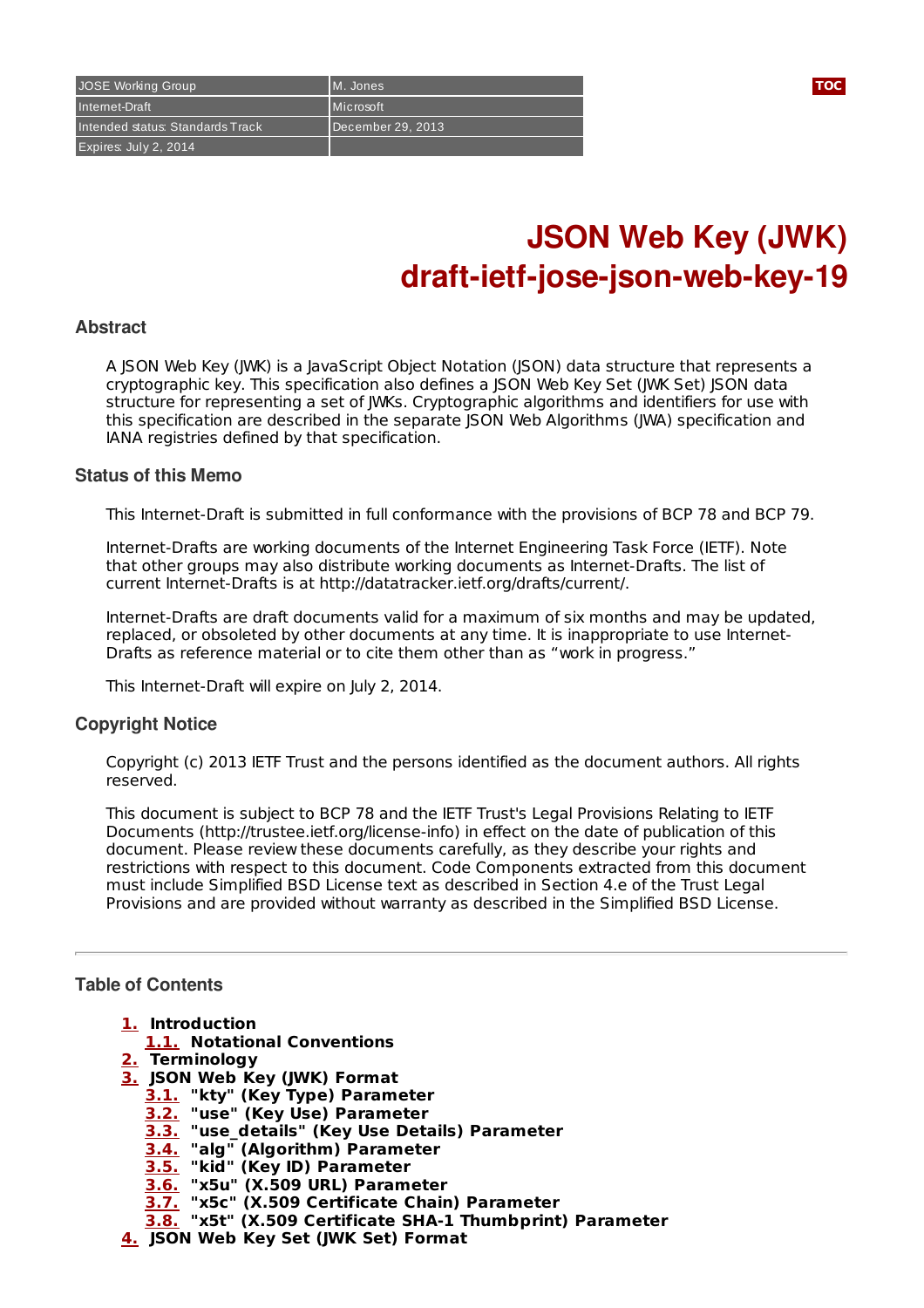- **4. JSON Web Key Set (JWK Set) Format [4.1.](#page-5-1) "keys" Parameter**
- **[5.](#page-5-2) String Comparison Rules**
- **[6.](#page-5-3) Encrypted JWK and Encrypted JWK Set Formats**
- **[7.](#page-6-0) IANA Considerations**
	- **[7.1.](#page-6-1) JSON Web Key Parameters Registry**
		- **[7.1.1.](#page-6-2) Registration Template**
		- **[7.1.2.](#page-7-0) Initial Registry Contents**

**[7.2.](#page-8-0) JSON Web Key Use Registry**

- **[7.2.1.](#page-8-1) Registration Template**
- **[7.2.2.](#page-8-2) Initial Registry Contents**
- **[7.3.](#page-8-3) JSON Web Key Use Details Registry**
	- **[7.3.1.](#page-9-0) Registration Template**
	- **[7.3.2.](#page-9-1) Initial Registry Contents**

**[7.4.](#page-10-0) JSON Web Key Set Parameters Registry**

- **[7.4.1.](#page-10-1) Registration Template**
- **[7.4.2.](#page-10-2) Initial Registry Contents**
- **[7.5.](#page-10-3) Media Type Registration**
- **[7.5.1.](#page-10-4) Registry Contents**
- **[8.](#page-11-0) Security Considerations**
- **[9.](#page-12-0) References**
	- **[9.1.](#page-12-0) Normative References**
	- **[9.2.](#page-12-1) Informative References**

**[Appendix](#page-12-2) A. Example JSON Web Key Sets**

- **[A.1.](#page-12-3) Example Public Keys**
- **[A.2.](#page-13-0) Example Private Keys**
- **[A.3.](#page-14-0) Example Symmetric Keys**

**[Appendix](#page-14-1) B. Example Use of "x5c" (X.509 Certificate Chain) Parameter**

- **[Appendix](#page-15-0) C. Example Encrypted RSA Private Key**
	- **[C.1.](#page-15-1) Plaintext RSA Private Key**
	- **[C.2.](#page-17-0) JWE Header**
	- **[C.3.](#page-17-1) Content Encryption Key (CEK)**
	- **[C.4.](#page-17-2) Key Encryption**
	- **[C.5.](#page-18-0) Initialization Vector**
	- **[C.6.](#page-18-1) Additional Authenticated Data**
	- **[C.7.](#page-18-2) Content Encryption**

**[C.8.](#page-20-0) Complete Representation**

**[Appendix](#page-21-0) D. Acknowledgements**

**[Appendix](#page-21-1) E. Document History**

<span id="page-1-0"></span>**[§](#page-23-0) Author's Address**

#### **1. Introduction**

A JSON Web Key (JWK) is a JavaScript Object Notation (JSON) **[\[RFC4627\]](#page-12-4)** data structure that represents a cryptographic key. This specification also defines a JSON Web Key Set (JWK Set) JSON data structure for representing a set of JWKs. Cryptographic algorithms and identifiers for use with this specification are described in the separate JSON Web Algorithms (JWA) **[\[JWA\]](#page-12-5)** specification and IANA registries defined by that specification.

Goals for this specification do not include representing certificate chains, representing certified keys, and replacing X.509 certificates.

JWKs and JWK Sets are used in the JSON Web Signature (JWS) **[\[JWS\]](#page-12-6)** and JSON Web Encryption (JWE) **[\[JWE\]](#page-12-7)** specifications.

Names defined by this specification are short because a core goal is for the resulting representations to be compact.

# <span id="page-1-1"></span>**1.1. Notational Conventions**

The key words "MUST", "MUST NOT", "REQUIRED", "SHALL", "SHALL NOT", "SHOULD", "SHOULD NOT", "RECOMMENDED", "MAY", and "OPTIONAL" in this document are to be interpreted as described in Key words for use in RFCs to Indicate Requirement Levels

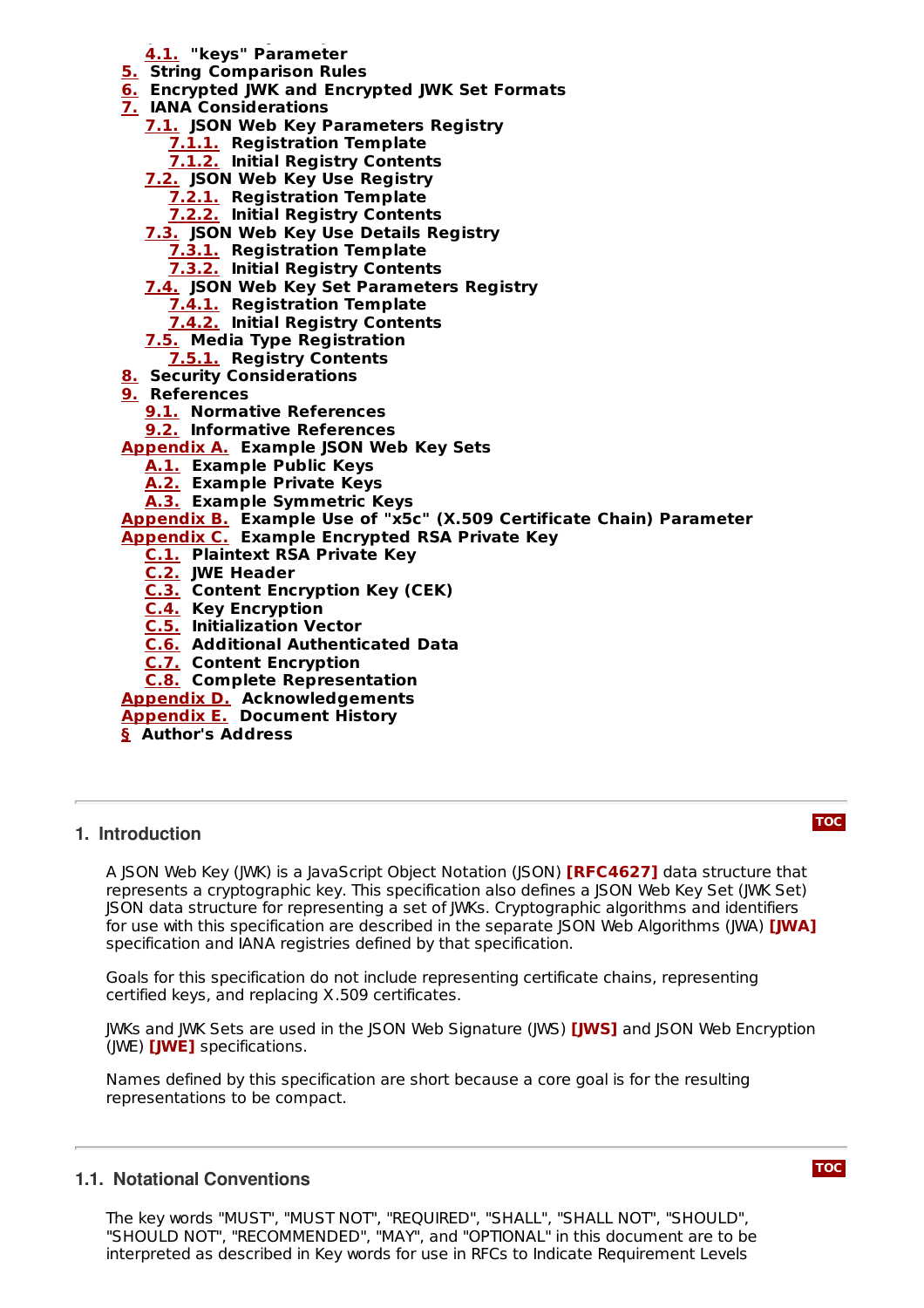interpreted as described in Key words for use in RFCs to Indicate Requirement Levels **[\[RFC2119\]](#page-12-8)**. If these words are used without being spelled in uppercase then they are to be interpreted with their normal natural language meanings.

BASE64URL(OCTETS) denotes the base64url encoding of OCTETS, per **[Section](#page-2-0) 2**.

UTF8(STRING) denotes the octets of the UTF-8 **[\[RFC3629\]](#page-12-9)** representation of STRING.

ASCII(STRING) denotes the octets of the ASCII **[\[USASCII\]](#page-12-10)** representation of STRING.

<span id="page-2-0"></span>The concatenation of two values A and B is denoted as A || B.

#### **2. Terminology**

**[TOC](#page-0-0)**

These terms defined by the JSON Web Signature (JWS) **[\[JWS\]](#page-12-6)** specification are incorporated into this specification: "Base64url Encoding" and "Collision-Resistant Name".

These terms are defined for use by this specification:

JSON Web Key (JWK) A JSON object that represents a cryptographic key. JSON Web Key Set (JWK Set) A JSON object that contains an array of JWKs as the value of its keys member.

# <span id="page-2-1"></span>**3. JSON Web Key (JWK) Format**

A JSON Web Key (JWK) is a JSON object. The members of the object represent properties of the key, including its value. This document defines the key parameters that are not algorithm specific, and thus common to many keys.

In addition to the common parameters, each JWK will have members that are specific to the kind of key being represented. These members represent the parameters of the key. Section 6 of the JSON Web Algorithms (JWA) specification defines multiple kinds of **[\[JWA\]](#page-12-5)** cryptographic keys and their associated members.

The member names within a JWK MUST be unique; recipients MUST either reject JWKs with duplicate member names or use a JSON parser that returns only the lexically last duplicate member name, as specified in Section 15.12 (The JSON Object) of ECMAScript 5.1 . **[\[ECMAScript\]](#page-12-11)**

Additional members can be present in the JWK. If not understood by implementations encountering them, they MUST be ignored. Member names used for representing key parameters for different keys types need not be distinct. Any new member name should either be registered in the IANA JSON Web Key Parameters registry defined in **[Section](#page-6-1) 7.1** or be a value that contains a Collision-Resistant Name.

# <span id="page-2-2"></span>**3.1. "kty" (Key Type) Parameter**

The kty (key type) member identifies the cryptographic algorithm family used with the key. kty values should either be registered in the IANA JSON Web Key Types registry defined in [\[JWA\]](#page-12-5) or be a value that contains a Collision-Resistant Name. The kty value is a casesensitive string. This member MUST be present in a JWK.

A list of defined kty values can be found in the IANA JSON Web Key Types registry defined in **[\[JWA\]](#page-12-5)**; the initial contents of this registry are the values defined in Section 6.1 of the JSON Web Algorithms (JWA) **[\[JWA\]](#page-12-5)** specification.

<span id="page-2-3"></span>The key type definitions include specification of the members to be used for those key types. Additional members used with kty values can also be found in the IANA JSON Web Key Parameters registry defined in **[Section](#page-6-1) 7.1**.

#### **[TOC](#page-0-0)**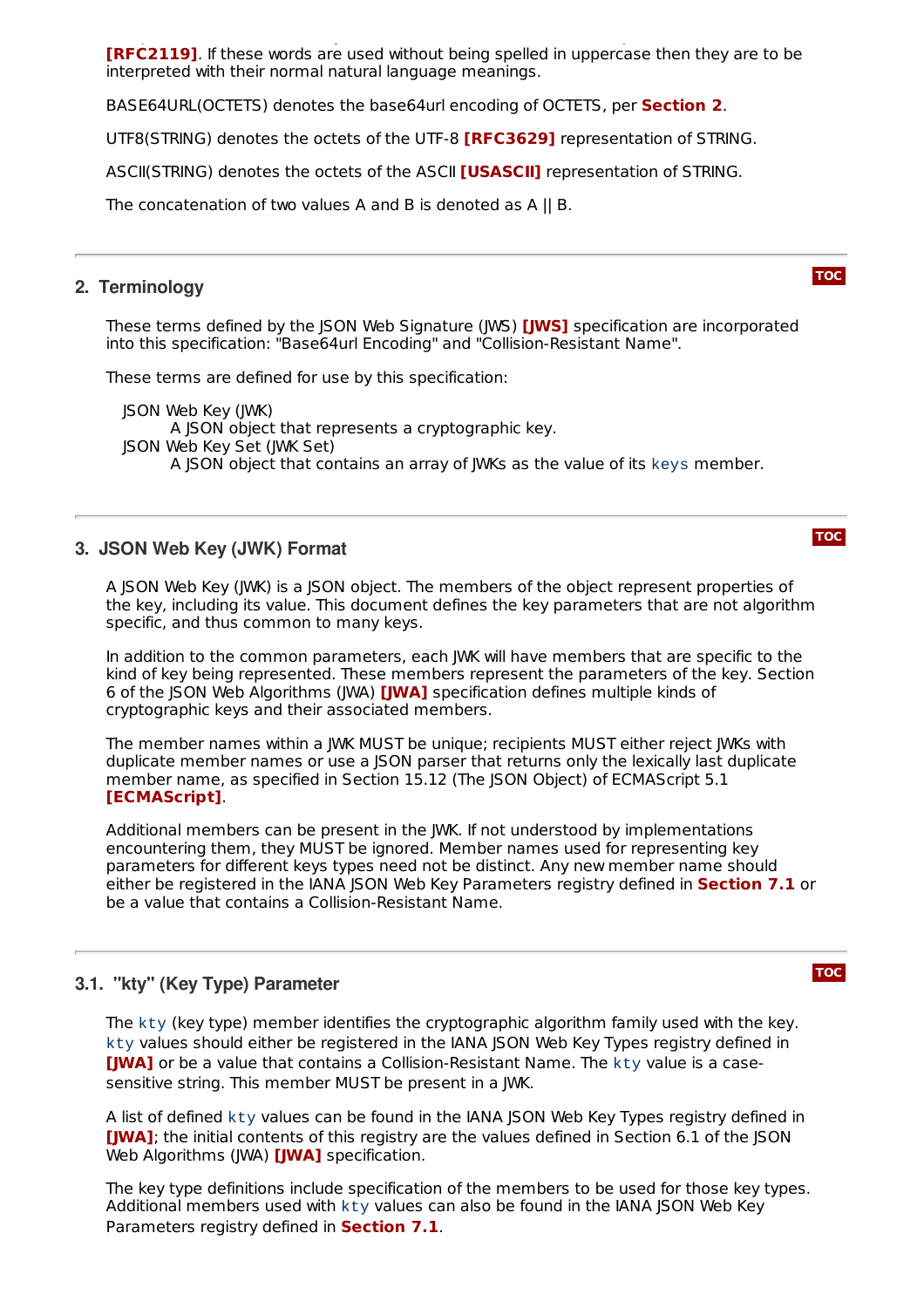# **3.2. "use" (Key Use) Parameter**

The use (key use) member identifies the intended use of the key. Values defined by this specification are:

- sig (signature or MAC)
- enc (encryption)

Other values MAY be used. Key Use values can be registered in the IANA JSON Web Key Use **registry defined in [Section](#page-8-0) 7.2.** The use value is a case-sensitive string. A use member SHOULD be present, unless the application uses another means or convention to determine the intended key usage.

When a key is used to wrap another key and a key use designation for the first key is desired, the enc (encryption) key use value SHOULD be used, since key wrapping is a kind of encryption. (The alg member can be used to specify the particular kind of encryption to be performed, when desired.)

# <span id="page-3-0"></span>**3.3. "use\_details" (Key Use Details) Parameter**

The use\_details (key use details) member identifies the fine-grained details of the intended use of the key. Its value is an array of key use detail values. Values defined by this specification are:

- sign (compute signature or MAC)
- verify (verify signature or MAC)
- encrypt (encrypt content)
- decrypt (decrypt content and validate decryption, if applicable)
- wrap (encrypt key)
- unwrap (decrypt key and validate decryption, if applicable)
- deriveKey (derive key)
- deriveBits (derive bits not to be used as a key)

Other values MAY be used. Key Use Detail values can be registered in the IANA JSON Web Key Use Details registry defined in **[Section](#page-8-3) 7.3**. The use detail values are case-sensitive strings. Duplicate use detail values MUST NOT be present in the array.

Use of the use\_details member is OPTIONAL, unless the application requires use this member to record fine-grained key usage details. (Note that the use\_details values intentionally match the KeyUsage values defined in the **Web [Cryptography](#page-12-12) API**[WebCrypto] specification.)

Multiple unrelated uses SHOULD NOT be specified for a key because of the potential vulnerabilities associated with using the same key with multiple algorithms. Thus, the combinations sign with verify, encrypt with decrypt, and wrap with unwrap are permitted, but other combinations SHOULD NOT be used.

If both use and use\_details JWK members are present, the usages specified by them MUST be consistent. In particular, the use value sig corresponds to sign and/or verify. The use value enc corresponds to all other values defined above. If use\_details values corresponding to both sig and enc use values are present, the use member SHOULD NOT be present, and if present, its value MUST NOT be either sig or enc.

# <span id="page-3-1"></span>**3.4. "alg" (Algorithm) Parameter**

The alg (algorithm) member identifies the algorithm intended for use with the key. The values used should either be registered in the IANA JSON Web Signature and Encryption

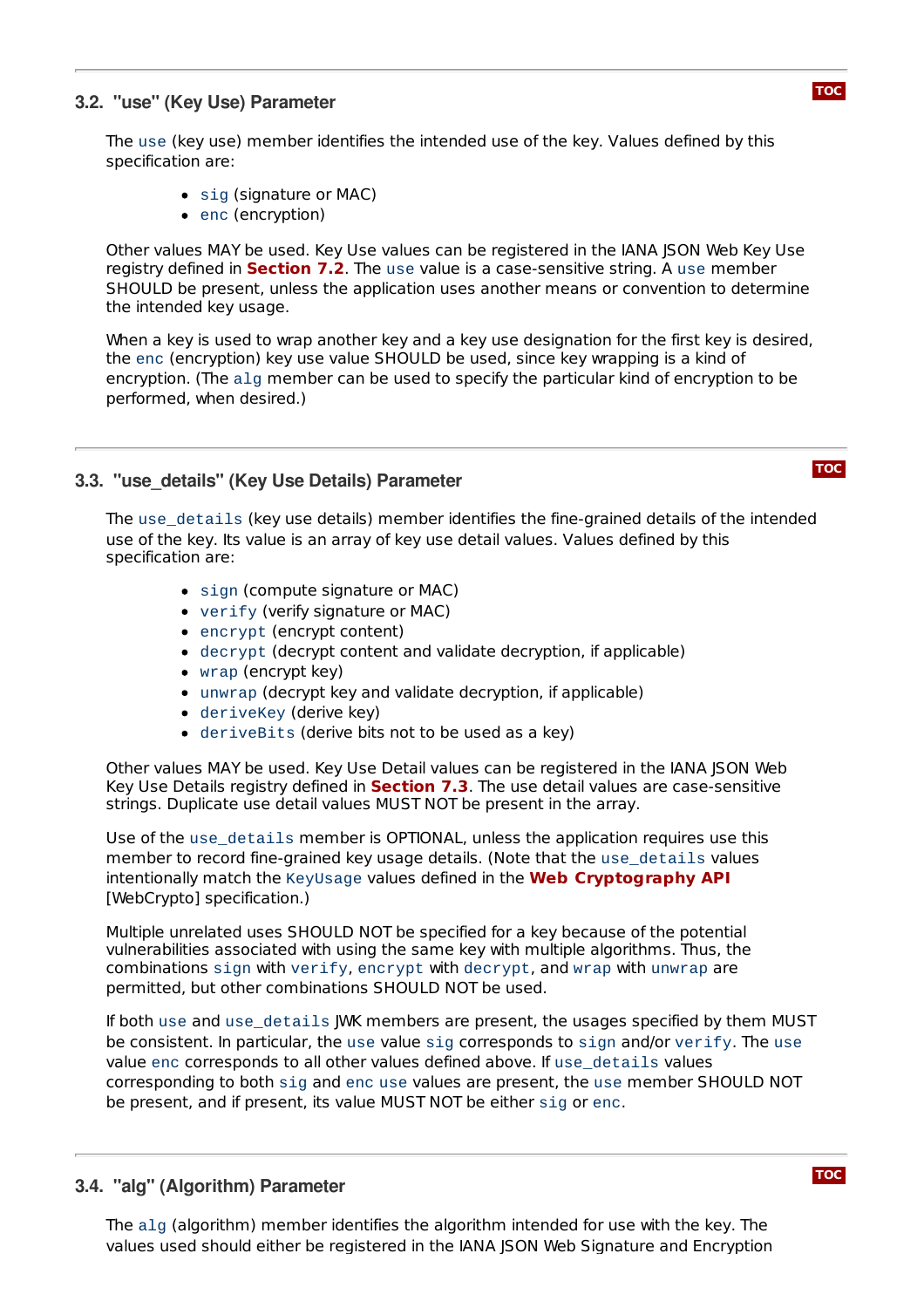values used should either be registered in the IANA JSON Web Signature and Encryption Algorithms registry defined in **[\[JWA\]](#page-12-5)** or be a value that contains a Collision-Resistant Name. Use of this member is OPTIONAL.

## <span id="page-4-0"></span>**3.5. "kid" (Key ID) Parameter**

The kid (key ID) member can be used to match a specific key. This can be used, for instance, to choose among a set of keys within a JWK Set during key rollover. The structure of the kid value is unspecified. When kid values are used within a JWK Set, different keys within the JWK Set SHOULD use distinct kid values. (One example in which different keys might use the same kid value is if they have different kty (key type) values but are considered to be equivalent alternatives by the application using them.) The kid value is a case-sensitive string. Use of this member is OPTIONAL.

When used with JWS or JWE, the kid value is used to match a JWS or JWE kid Header Parameter value.

# <span id="page-4-1"></span>**3.6. "x5u" (X.509 URL) Parameter**

The x5u (X.509 URL) member is a URI **[\[RFC3986\]](#page-12-13)** that refers to a resource for an X.509 public key certificate or certificate chain **[\[RFC5280\]](#page-12-14)**. The identified resource MUST provide a **representation of the certificate or certificate chain that conforms to <b>RFC [5280](#page-12-14)** [RFC5280] in PEM encoded form **[\[RFC1421\]](#page-12-15)**. The key in the first certificate MUST match the public key represented by other members of the JWK. The protocol used to acquire the resource MUST provide integrity protection; an HTTP GET request to retrieve the certificate MUST use TLS **[\[RFC2818\]](#page-12-16) [\[RFC5246\]](#page-12-17)**; the identity of the server MUST be validated, as per Section 3.1 of HTTP Over TLS **[\[RFC2818\]](#page-12-16)**. Use of this member is OPTIONAL.

While there is no requirement that members other than those representing the public key be populated when an x5u member is present, doing so may improve interoperability for applications that do not handle PKIX certificates. If other members are present, the contents of those members MUST be semantically consistent with the related fields in the first certificate. For instance, if the use member is present, then it needs to allow for only a subset of the usages that are permitted by the certificate. Similarly, if the alg member is present, it should represent an algorithm that the certificate allows.

# <span id="page-4-2"></span>**3.7. "x5c" (X.509 Certificate Chain) Parameter**

The x5c (X.509 Certificate Chain) member contains a chain of one or more PKIX certificates **[\[RFC5280\]](#page-12-14)**. The certificate chain is represented as a JSON array of certificate value strings. Each string in the array is a base64 encoded (**[\[RFC4648\]](#page-12-18)** Section 4 -- not base64url encoded) DER **[\[ITU.X690.1994\]](#page-12-19)** PKIX certificate value. The PKIX certificate containing the key value MUST be the first certificate. This MAY be followed by additional certificates, with each subsequent certificate being the one used to certify the previous one. The key in the first certificate MUST match the public key represented by other members of the JWK. Use of this member is OPTIONAL.

As with the x5u member, members other than those representing the public key may also be populated when an x5c member is present. If other members are present, the contents of those members MUST be semantically consistent with the related fields in the first certificate. See the last paragraph of **[Section](#page-4-1) 3.6** for additional guidance on this.

# <span id="page-4-3"></span>**3.8. "x5t" (X.509 Certificate SHA-1 Thumbprint) Parameter**

The x5t (X.509 Certificate SHA-1 Thumbprint) member is a base64url encoded SHA-1 thumbprint (a.k.a. digest) of the DER encoding of an X.509 certificate **[\[RFC5280\]](#page-12-14)**. The key in





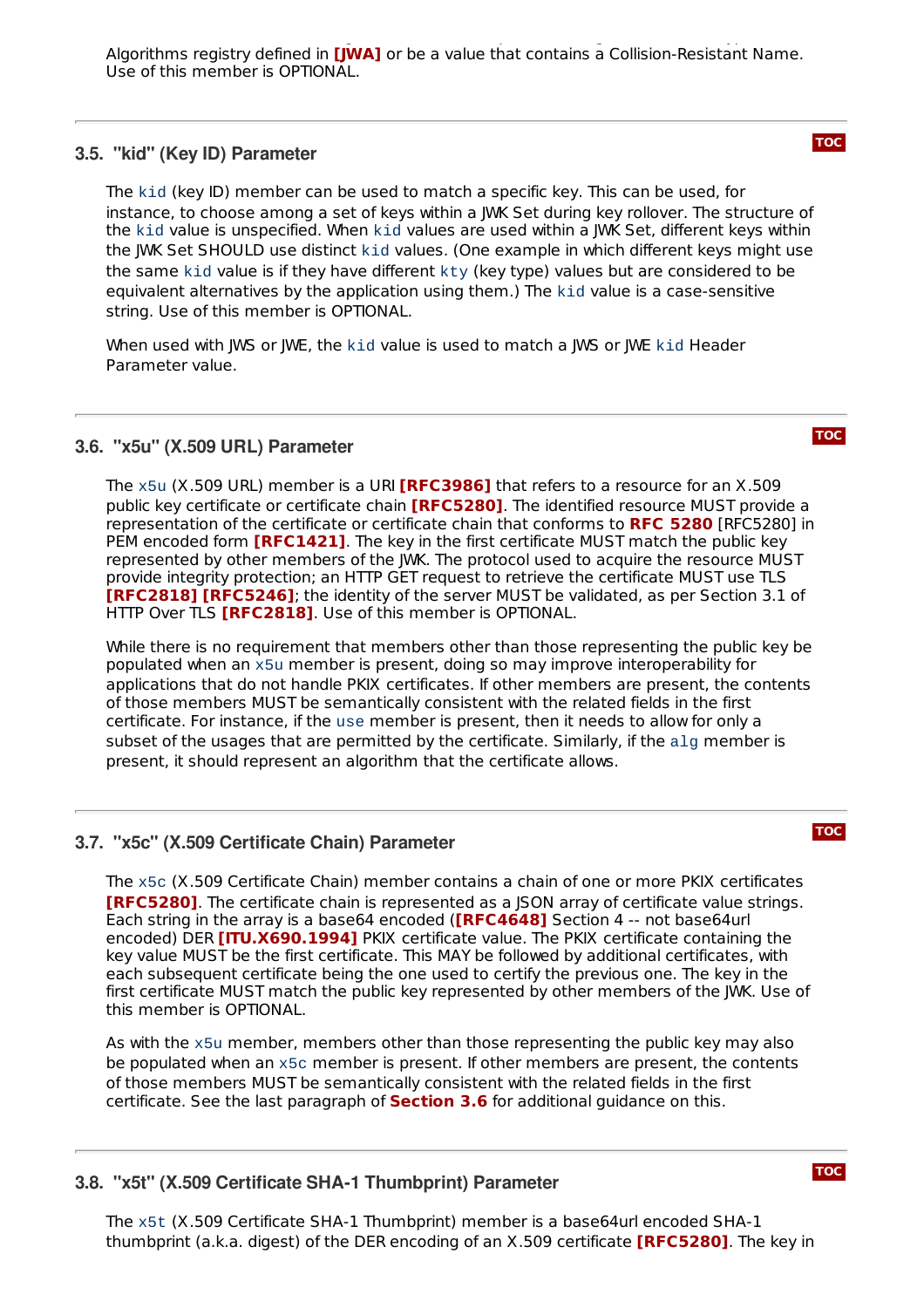thumbprint (a.k.a. digest) of the DER encoding of an X.509 certificate . The key in the certificate MUST match the public key represented by other members of the JWK. Use of this member is OPTIONAL. **[RFC5280]**

If, in the future, certificate thumbprints need to be computed using hash functions other than SHA-1, it is suggested that additional related JWK parameters be defined for that purpose. For example, it is suggested that a new x5t#S256 (X.509 Certificate Thumbprint using SHA-256) JWK parameter could be defined by registering it in the IANA JSON Web Key Parameters **registry defined in [Section](#page-6-1) 7.1**.

As with the x5u member, members other than those representing the public key may also be populated when an x5t member is present. If other members are present, the contents of those members MUST be semantically consistent with the related fields in the referenced certificate. See the last paragraph of **[Section](#page-4-1) 3.6** for additional guidance on this.

#### <span id="page-5-0"></span>**4. JSON Web Key Set (JWK Set) Format**

A JSON Web Key Set (JWK Set) is a JSON object representing a set of JWKs. The JSON object MUST have a keys member, which is an array of JWK objects.

The member names within a JWK Set MUST be unique; recipients MUST either reject JWK Sets with duplicate member names or use a JSON parser that returns only the lexically last duplicate member name, as specified in Section 15.12 (The JSON Object) of ECMAScript 5.1 . **[\[ECMAScript\]](#page-12-11)**

Additional members can be present in the JWK Set. If not understood by implementations encountering them, they MUST be ignored. Parameters for representing additional properties of JWK Sets should either be registered in the IANA JSON Web Key Set Parameters registry defined in **[Section](#page-10-0) 7.4** or be a value that contains a Collision-Resistant Name.

Implementations SHOULD ignore JWKs within a JWK Set that use kty (key type) values that are not understood by them, are missing required members, or for which values are out of the supported ranges.

### <span id="page-5-1"></span>**4.1. "keys" Parameter**

The value of the keys member is an array of JWK values. By default, the order of the JWK values within the array does not imply an order of preference among them, although applications of JWK Sets can choose to assign a meaning to the order for their purposes, if desired. This member MUST be present in a JWK Set.

# <span id="page-5-2"></span>**5. String Comparison Rules**

The string comparison rules for this specification are the same as those defined in Section 5.3 of **[\[JWS\]](#page-12-6)**.

#### <span id="page-5-3"></span>**6. Encrypted JWK and Encrypted JWK Set Formats**

JWKs containing non-public key material will need to be encrypted in some contexts to prevent the disclosure of private or symmetric key values to unintended parties. The use of an Encrypted JWK, which is a JWE with the UTF-8 encoding of a JWK as its plaintext value, is recommended for this purpose. The processing of Encrypted JWKs is identical to the processing of other JWEs. A cty (content type) Header Parameter value of jwk+json MUST be used to indicate that the content of the JWE is a JWK, unless the application knows that the encrypted content is a JWK by another means or convention.

JWK Sets containing non-public key material will similarly need to be encrypted. The use of an Encrypted JWK Set, which is a JWE with the UTF-8 encoding of a JWK Set as its plaintext value,

# **[TOC](#page-0-0)**

#### **[TOC](#page-0-0)**

#### **[TOC](#page-0-0)**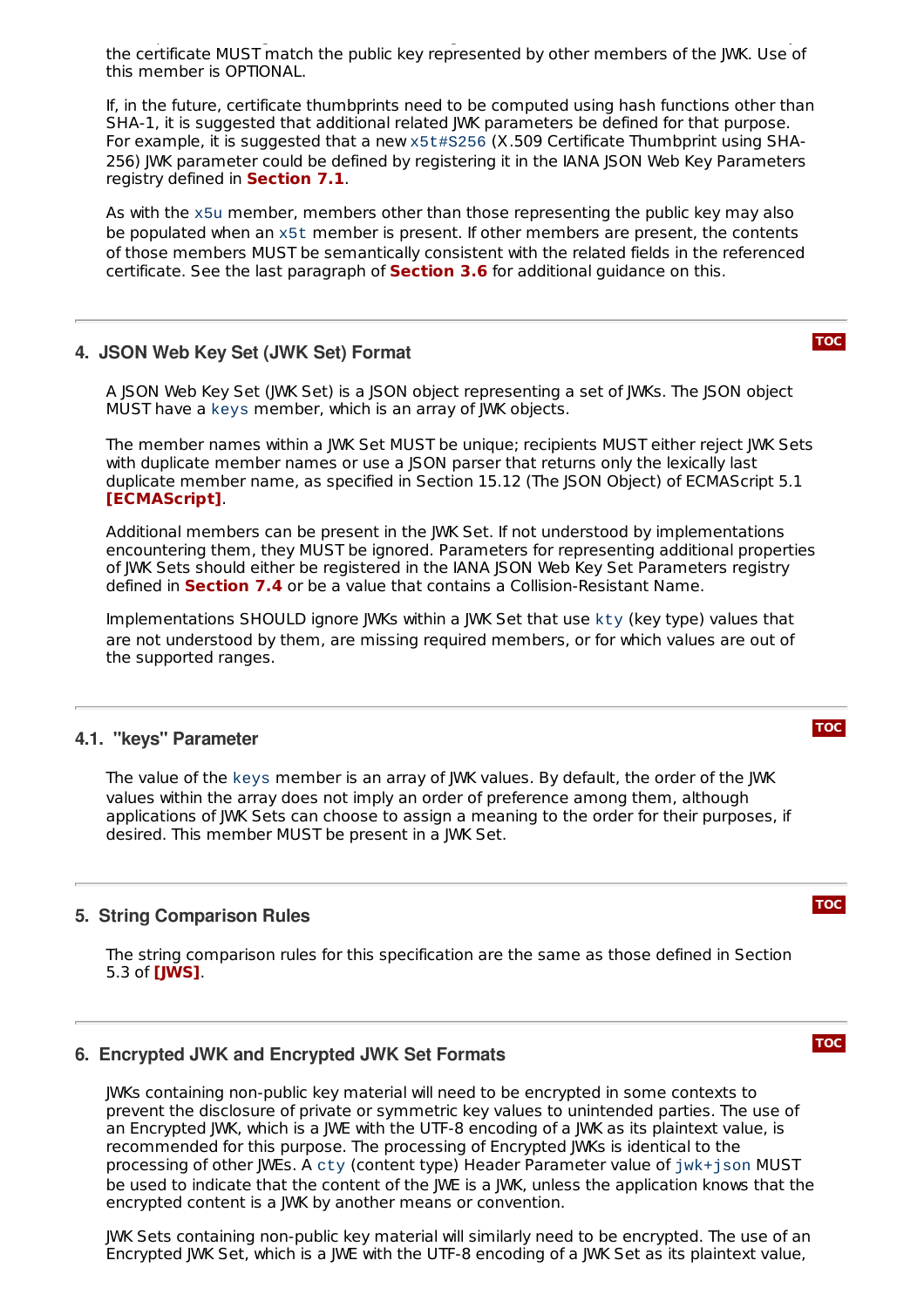Encrypted JWK Set, which is a JWK Set, which is a JWE with the UTF-8 encoding of a JWK Set as its planning of a is recommended for this purpose. The processing of Encrypted JWK Sets is identical to the processing of other JWEs. A cty (content type) Header Parameter value of jwk-set+json MUST be used to indicate that the content of the JWE is a JWK Set, unless the application knows that the encrypted content is a JWK Set by another means or convention.

<span id="page-6-0"></span>See **[Appendix](#page-15-0) C** for an example encrypted JWK.

# **7. IANA Considerations**

The following registration procedure is used for all the registries established by this specification.

Values are registered with a Specification Required **[\[RFC5226\]](#page-12-20)** after a two-week review period on the [TBD]@ietf.org mailing list, on the advice of one or more Designated Experts. However, to allow for the allocation of values prior to publication, the Designated Expert(s) may approve registration once they are satisfied that such a specification will be published.

Registration requests must be sent to the [TBD]@ietf.org mailing list for review and comment, with an appropriate subject (e.g., "Request for access token type: example"). [[ Note to the RFC Editor: The name of the mailing list should be determined in consultation with the IESG and IANA. Suggested name: jose-reg-review. ]]

Within the review period, the Designated Expert(s) will either approve or deny the registration request, communicating this decision to the review list and IANA. Denials should include an explanation and, if applicable, suggestions as to how to make the request successful. Registration requests that are undetermined for a period longer than 21 days can be brought to the IESG's attention (using the iesg@iesg.org mailing list) for resolution.

Criteria that should be applied by the Designated Expert(s) includes determining whether the proposed registration duplicates existing functionality, determining whether it is likely to be of general applicability or whether it is useful only for a single application, and whether the registration makes sense.

IANA must only accept registry updates from the Designated Expert(s) and should direct all requests for registration to the review mailing list.

It is suggested that multiple Designated Experts be appointed who are able to represent the perspectives of different applications using this specification, in order to enable broadlyinformed review of registration decisions. In cases where a registration decision could be perceived as creating a conflict of interest for a particular Expert, that Expert should defer to the judgment of the other Expert(s).

# <span id="page-6-1"></span>**7.1. JSON Web Key Parameters Registry**

This specification establishes the IANA JSON Web Key Parameters registry for JWK parameter names. The registry records the parameter name, the key type(s) that the parameter is used with, and a reference to the specification that defines it. It also records whether the parameter conveys public or private information. This specification registers the parameter names defined in **[Section](#page-2-1) 3**. The same JWK parameter name may be registered multiple times, provided that duplicate parameter registrations are only for key type specific JWK parameters; in this case, the meaning of the duplicate parameter name is disambiguated by the kty value of the JWK containing it.

# <span id="page-6-2"></span>**7.1.1. Registration Template**

Parameter Name:

The name requested (e.g., "example"). Because a core goal of this specification is for the resulting representations to be compact, it is RECOMMENDED that the name be short -- not to exceed 8 characters without a compelling reason to do so. This name is case-sensitive. Names may not match other registered names in a

**[TOC](#page-0-0)**

**[TOC](#page-0-0)**

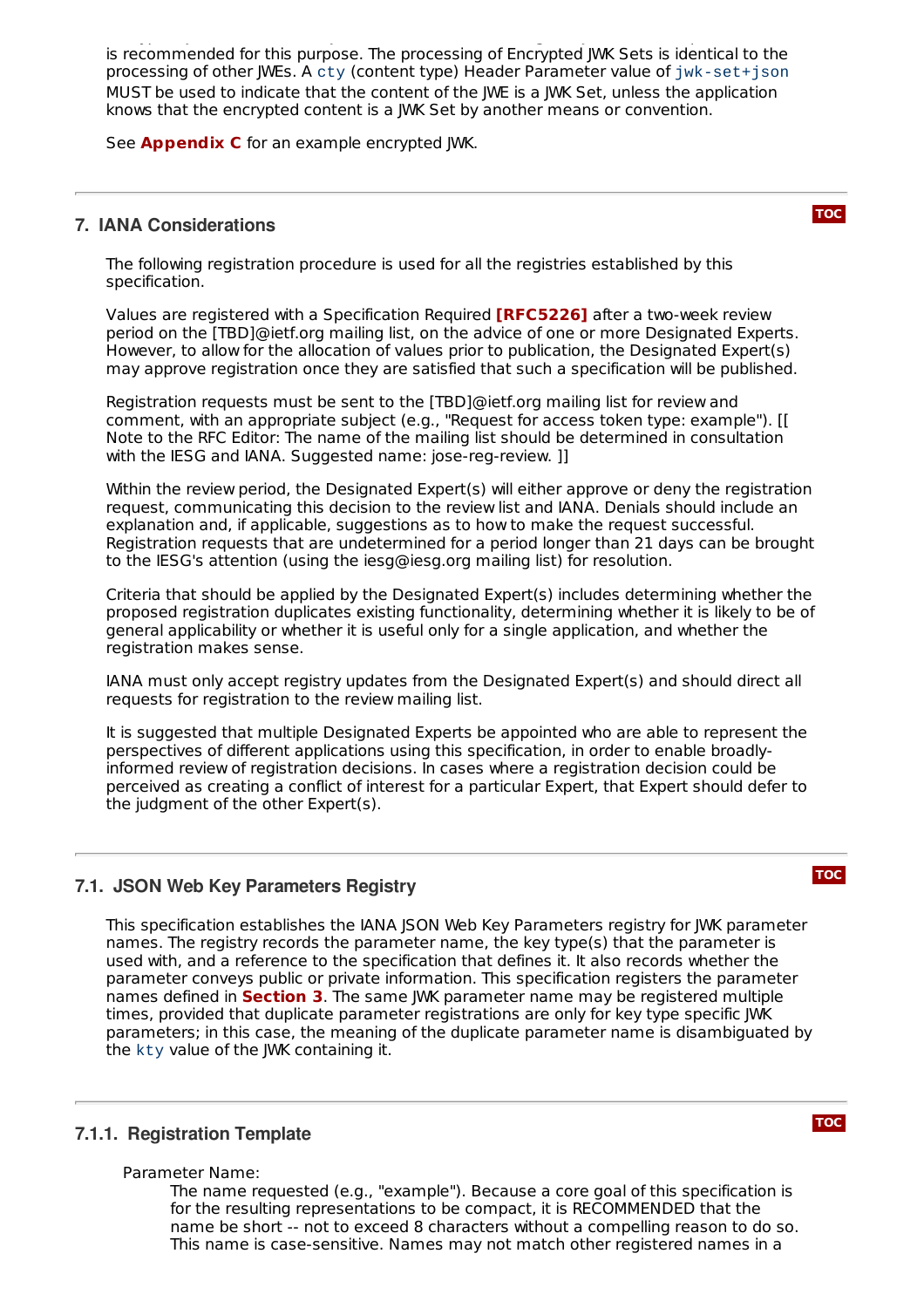This name is case-sensitive. Names may not match other registered names in a case-insensitive manner unless the Designated Expert(s) state that there is a compelling reason to allow an exception in this particular case. However, matching names may be registered, provided that the accompanying sets of kty values that the Parameter Name is used with are disjoint; for the purposes of matching kty values, "\*" matches all values.

Parameter Description:

Brief description of the parameter (e.g., "Example description"). Used with "kty" Value(s):

The key type parameter value(s) that the parameter name is to be used with, or the value "\*" if the parameter value is used with all key types. Values may not match other registered kty values in a case-insensitive manner when the registered Parameter Name is the same (including when the Parameter Name matches in a case-insensitive manner) unless the Designated Expert(s) state that there is a compelling reason to allow an exception in this particular case. Parameter Information Class:

Registers whether the parameter conveys public or private information. Its value must be one the words Public or Private.

Change Controller:

For Standards Track RFCs, state "IESG". For others, give the name of the responsible party. Other details (e.g., postal address, email address, home page URI) may also be included.

Specification Document(s):

Reference to the document(s) that specify the parameter, preferably including URI(s) that can be used to retrieve copies of the document(s). An indication of the relevant sections may also be included but is not required.

# <span id="page-7-0"></span>**7.1.2. Initial Registry Contents**

- Parameter Name: kty
- Parameter Description: Key Type
- Used with "kty" Value(s): \*
- Parameter Information Class: Public
- Change Controller: IESG
- Specification Document(s): **[Section](#page-2-2) 3.1** of [[ this document ]]
- Parameter Name: use
- Parameter Description: Key Use
- Used with "kty" Value(s): \*
- Parameter Information Class: Public
- Change Controller: IESG
- Specification Document(s): **[Section](#page-2-3) 3.2** of [[ this document ]]
- Parameter Name: use\_details
- Parameter Description: Key Use
- Used with "kty" Value(s): \*
- Parameter Information Class: Public
- Change Controller: IESG
- Specification Document(s): **[Section](#page-3-0) 3.3** of [[ this document ]]
- Parameter Name: alg
- Parameter Description: Algorithm
- Used with "kty" Value(s): \*
- Parameter Information Class: Public
- Change Controller: IESG
- Specification Document(s): **[Section](#page-3-1) 3.4** of [[ this document ]]
- Parameter Name: kid
- Parameter Description: Key ID
- Used with "kty" Value(s): \*
- Parameter Information Class: Public
- Change Controller: IESG
- Specification Document(s): **[Section](#page-4-0) 3.5** of [[ this document ]]
- Parameter Name: x5u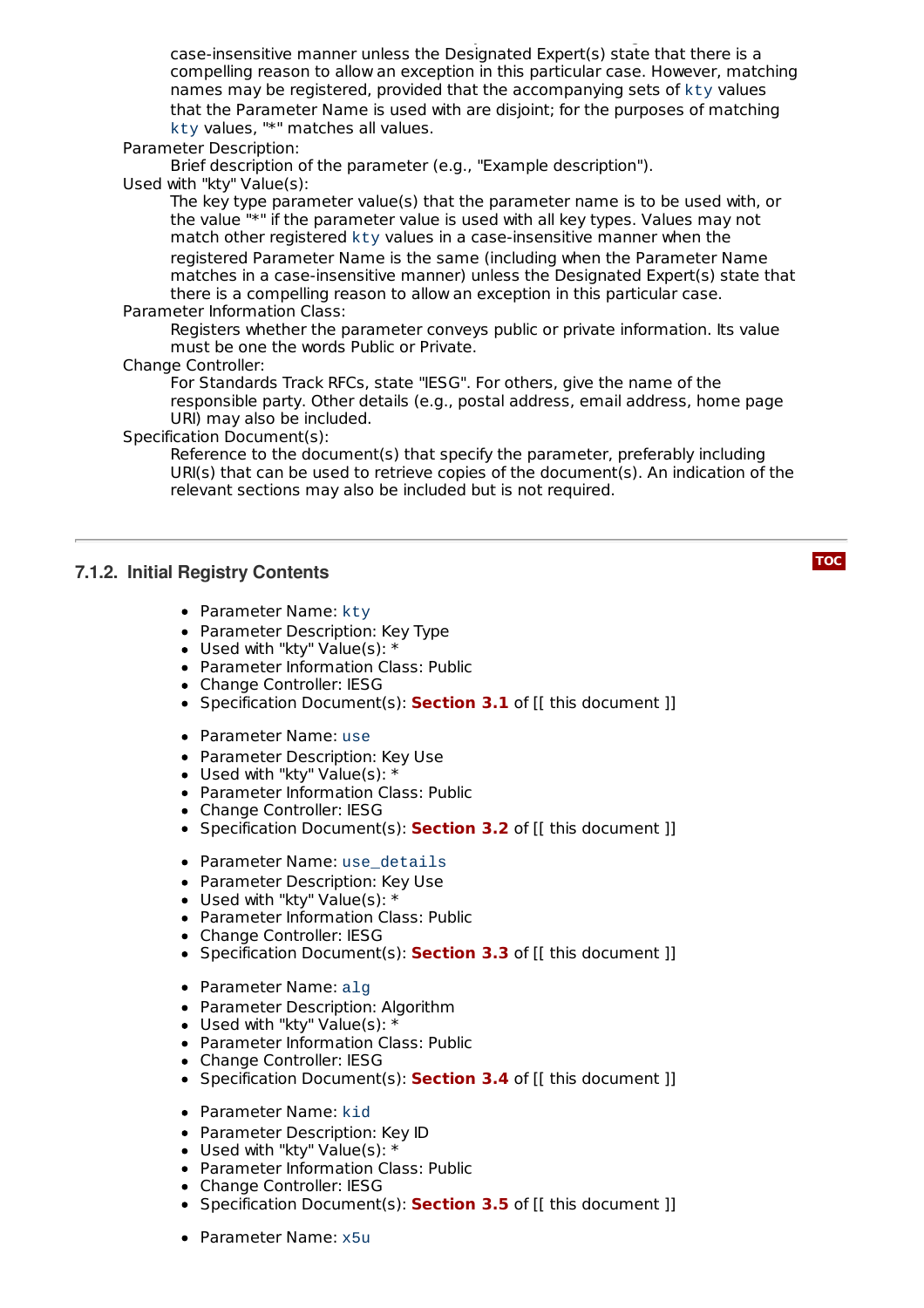- Parameter Description: X.509 URL
- Used with "kty" Value(s): \*
- Parameter Information Class: Public
- Change Controller: IESG
- Specification Document(s): **[Section](#page-4-1) 3.6** of [[ this document ]]
- Parameter Name: x5c
- Parameter Description: X.509 Certificate Chain
- Used with "kty" Value(s): \*
- Parameter Information Class: Public
- Change Controller: IESG
- Specification Document(s): **[Section](#page-4-2) 3.7** of [[ this document ]]
- Parameter Name: x5t
- Parameter Description: X.509 Certificate SHA-1 Thumbprint
- Used with "kty" Value(s): \*
- Parameter Information Class: Public
- Change Controller: IESG
- Specification Document(s): **[Section](#page-4-3) 3.8** of [[ this document ]]

#### <span id="page-8-0"></span>**7.2. JSON Web Key Use Registry**

This specification establishes the IANA JSON Web Key Use registry for JWK use member values. The registry records the key use value and a reference to the specification that defines it. This specification registers the parameter names defined in **[Section](#page-2-3) 3.2**.

#### <span id="page-8-1"></span>**7.2.1. Registration Template**

Use Member Value:

The name requested (e.g., "example"). Because a core goal of this specification is for the resulting representations to be compact, it is RECOMMENDED that the name be short -- not to exceed 8 characters without a compelling reason to do so. This name is case-sensitive. Names may not match other registered names in a case-insensitive manner unless the Designated Expert(s) state that there is a compelling reason to allow an exception in this particular case.

Use Description:

Brief description of the use (e.g., "Example description").

#### Change Controller:

For Standards Track RFCs, state "IESG". For others, give the name of the responsible party. Other details (e.g., postal address, email address, home page URI) may also be included.

#### Specification Document(s):

Reference to the document(s) that specify the parameter, preferably including URI(s) that can be used to retrieve copies of the document(s). An indication of the relevant sections may also be included but is not required.

#### <span id="page-8-2"></span>**7.2.2. Initial Registry Contents**

- Use Member Value: sig
- Use Description: Signature or MAC
- Change Controller: IESG
- Specification Document(s): **[Section](#page-2-3) 3.2** of [[ this document ]]
- Use Member Value: enc
- Use Description: Encryption
- Change Controller: IESG
- <span id="page-8-3"></span>Specification Document(s): **[Section](#page-2-3) 3.2** of [[ this document ]]

# **[TOC](#page-0-0)**

**[TOC](#page-0-0)**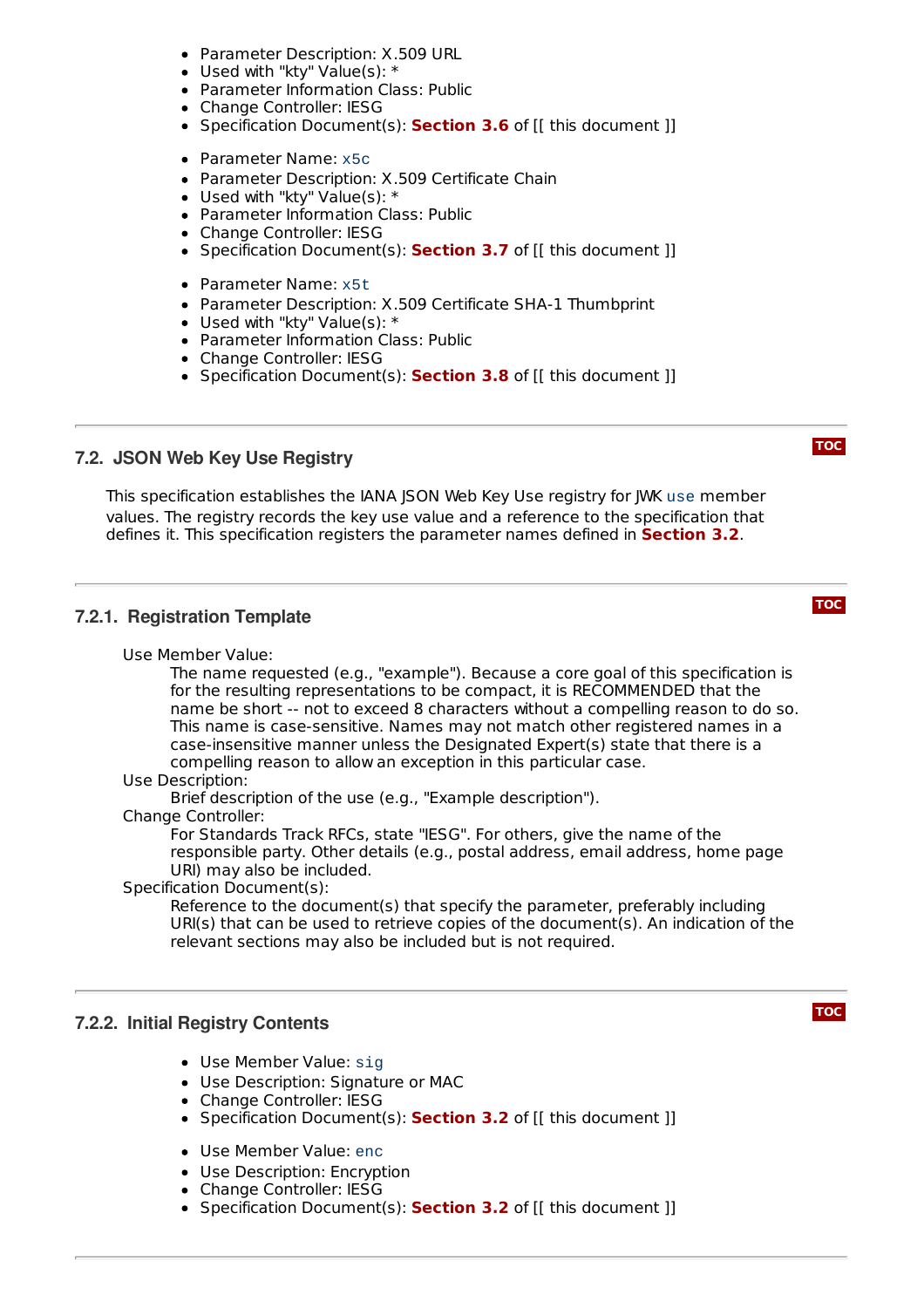# **7.3. JSON Web Key Use Details Registry**

This specification establishes the IANA JSON Web Key Use Details registry for values of JWK use\_details array elements. The registry records the key use detail value and a reference to the specification that defines it. This specification registers the parameter names defined in **[Section](#page-3-0) 3.3**.

# <span id="page-9-0"></span>**7.3.1. Registration Template**

Use Detail Value:

The name requested (e.g., "example"). Because a core goal of this specification is for the resulting representations to be compact, it is RECOMMENDED that the name be short -- not to exceed 8 characters without a compelling reason to do so. This name is case-sensitive. Names may not match other registered names in a case-insensitive manner unless the Designated Expert(s) state that there is a compelling reason to allow an exception in this particular case.

Use Detail Description:

Brief description of the use detail (e.g., "Example description").

#### Change Controller:

For Standards Track RFCs, state "IESG". For others, give the name of the responsible party. Other details (e.g., postal address, email address, home page URI) may also be included.

#### Specification Document(s):

Reference to the document(s) that specify the parameter, preferably including URI(s) that can be used to retrieve copies of the document(s). An indication of the relevant sections may also be included but is not required.

### <span id="page-9-1"></span>**7.3.2. Initial Registry Contents**

- Use Detail Value: sign
- Use Detail Description: Compute signature or MAC
- Change Controller: IESG
- Specification Document(s): **[Section](#page-3-0) 3.3** of [[ this document ]]
- Use Detail Value: verify
- Use Detail Description: Verify signature or MAC
- Change Controller: IESG
- Specification Document(s): **[Section](#page-3-0) 3.3** of [[ this document ]]
- Use Detail Value: encrypt
- Use Detail Description: Encrypt content
- Change Controller: IESG
- Specification Document(s): **[Section](#page-3-0) 3.3** of [[ this document ]]
- Use Detail Value: decrypt
- Use Detail Description: Decrypt content and validate decryption, if applicable
- Change Controller: IESG
- Specification Document(s): **[Section](#page-3-0) 3.3** of [[ this document ]]
- Use Detail Value: wrap
- Use Detail Description: Encrypt key
- Change Controller: IESG
- Specification Document(s): **[Section](#page-3-0) 3.3** of [[ this document ]]
- Use Detail Value: unwrap
- Use Detail Description: Decrypt key and validate decryption, if applicable
- Change Controller: IESG
- Specification Document(s): **[Section](#page-3-0) 3.3** of [[ this document ]]
- Use Detail Value: deriveKey
- Use Detail Description: Derive key

**[TOC](#page-0-0)**

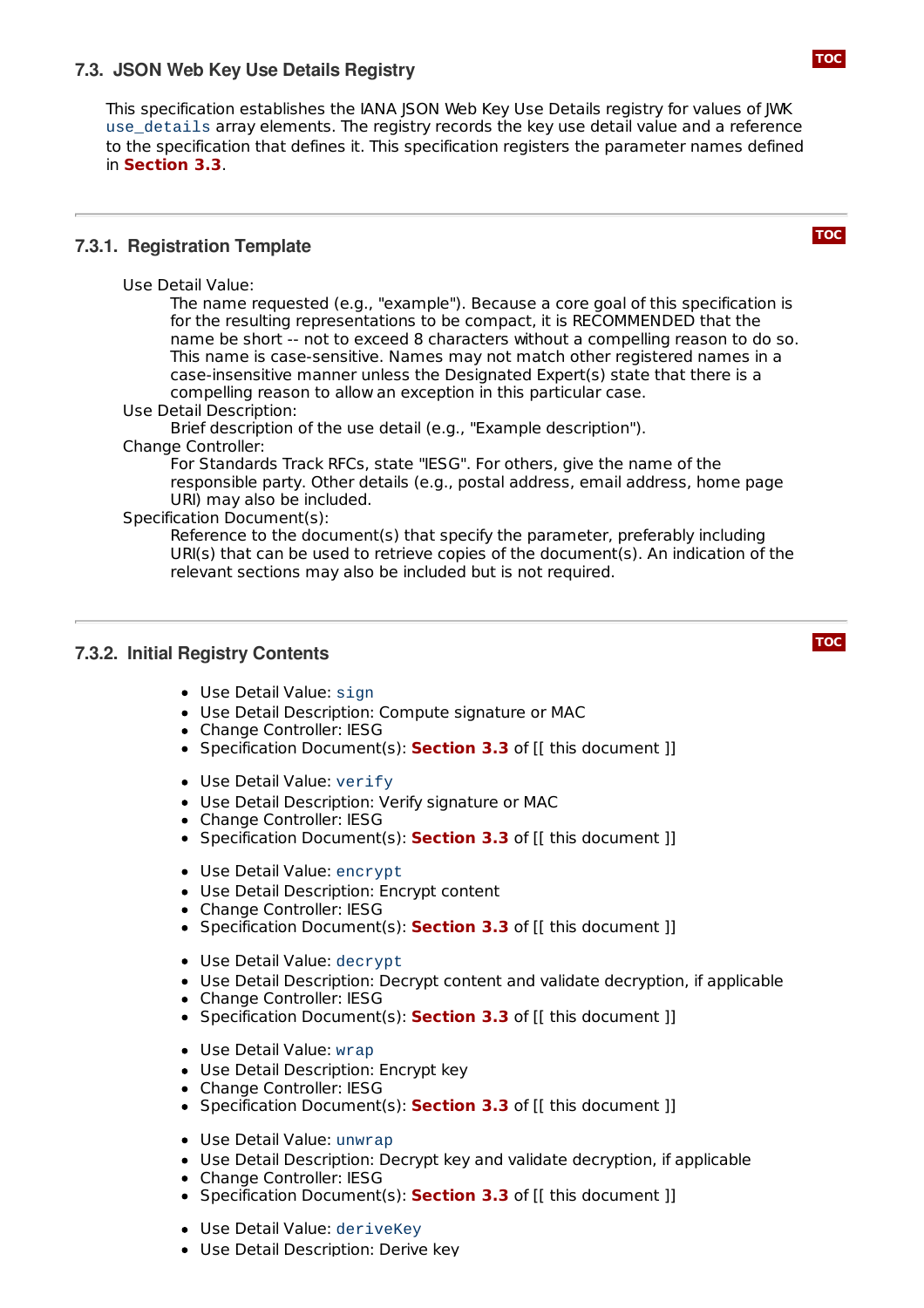- Use Detail Description: Derive key Change Controller: IESG
- Specification Document(s): **[Section](#page-3-0) 3.3** of [[ this document ]]
- Use Detail Value: deriveBits
- Use Detail Description: Derive bits not to be used as a key
- Change Controller: IESG
- Specification Document(s): **[Section](#page-3-0) 3.3** of [[ this document ]]

# <span id="page-10-0"></span>**7.4. JSON Web Key Set Parameters Registry**

This specification establishes the IANA JSON Web Key Set Parameters registry for JWK Set parameter names. The registry records the parameter name and a reference to the specification that defines it. This specification registers the parameter names defined in . **[Section](#page-5-0) 4**

#### <span id="page-10-1"></span>**7.4.1. Registration Template**

Parameter Name:

The name requested (e.g., "example"). Because a core goal of this specification is for the resulting representations to be compact, it is RECOMMENDED that the name be short -- not to exceed 8 characters without a compelling reason to do so. This name is case-sensitive. Names may not match other registered names in a case-insensitive manner unless the Designated Expert(s) state that there is a compelling reason to allow an exception in this particular case.

Parameter Description:

Brief description of the parameter (e.g., "Example description").

Change Controller:

For Standards Track RFCs, state "IESG". For others, give the name of the responsible party. Other details (e.g., postal address, email address, home page URI) may also be included.

#### Specification Document(s):

Reference to the document(s) that specify the parameter, preferably including URI(s) that can be used to retrieve copies of the document(s). An indication of the relevant sections may also be included but is not required.

#### <span id="page-10-2"></span>**7.4.2. Initial Registry Contents**

- Parameter Name: keys
- Parameter Description: Array of JWK values
- Change Controller: IESG
- Specification Document(s): **[Section](#page-5-1) 4.1** of [[ this document ]]

# <span id="page-10-4"></span><span id="page-10-3"></span>**7.5. Media Type Registration**

# **7.5.1. Registry Contents**

This specification registers the application/jwk+json and application/jwk-set+json **Media Types [\[RFC2046\]](#page-12-21) in the MIME Media Types registry [\[IANA.MediaTypes\]](#page-12-22), which can** be used to indicate, respectively, that the content is a JWK or a JWK Set.

- Type Name: application
- Subtype Name: jwk+json
- Required Parameters: n/a
- Optional Parameters: n/a



**[TOC](#page-0-0)**



#### **[TOC](#page-0-0)**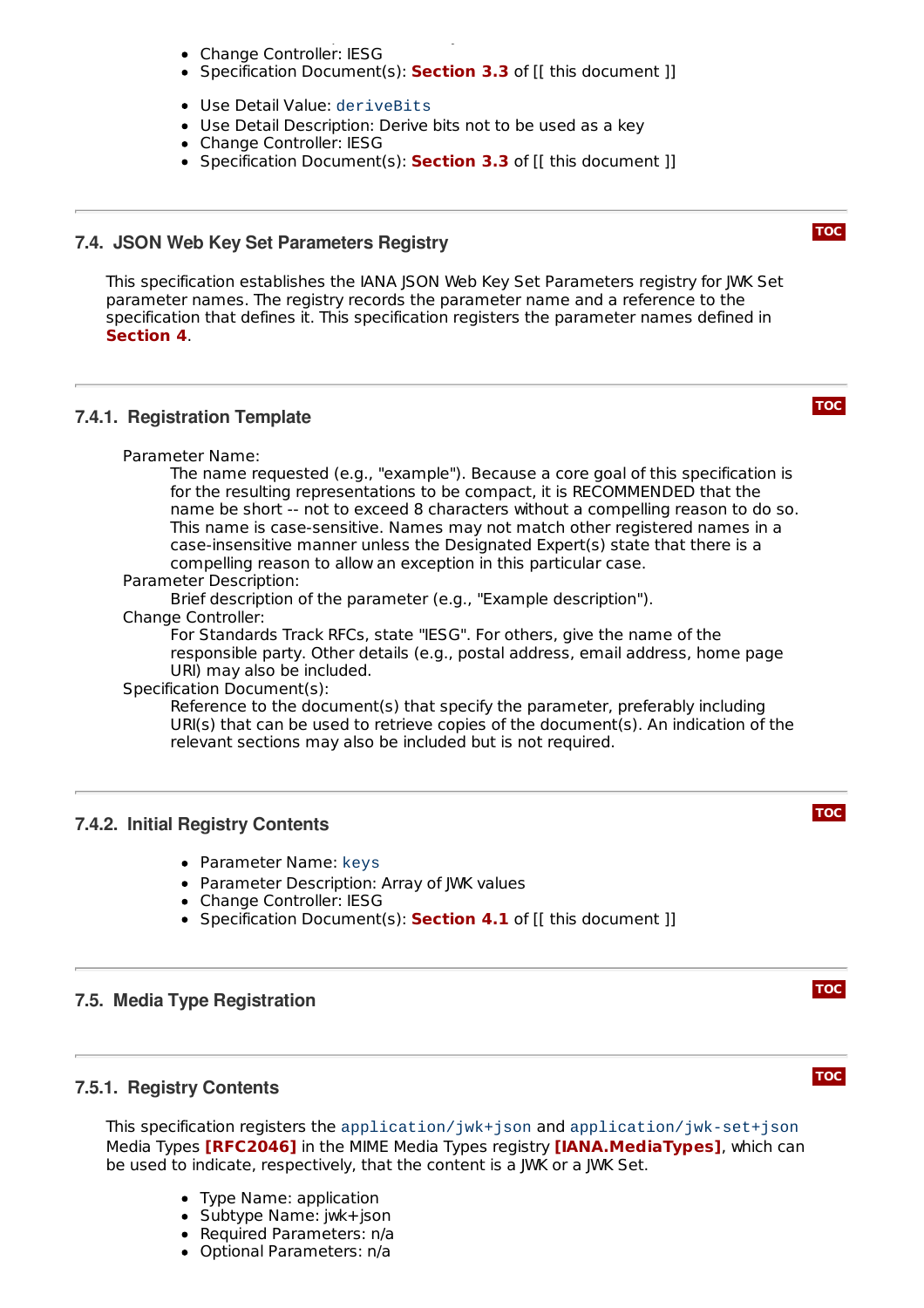- Optional Parameters: n/a Encoding considerations: 8bit; application/jwk+json values are represented as JSON object; UTF-8 encoding SHOULD be employed for the JSON object.
- Security Considerations: See the Security Considerations section of [[ this document ]]
- Interoperability Considerations: n/a
- Published Specification: [[ this document ]]
- Applications that use this media type: TBD
- Additional Information: Magic number(s): n/a, File extension(s): n/a, Macintosh file type code(s): n/a
- Person & email address to contact for further information: Michael B. Jones, mbj@microsoft.com
- Intended Usage: COMMON
- Restrictions on Usage: none
- Author: Michael B. Jones, mbj@microsoft.com  $\bullet$
- Change Controller: IESG
- Type Name: application
- Subtype Name: jwk-set+json
- Required Parameters: n/a  $\bullet$
- Optional Parameters: n/a
- Encoding considerations: 8bit; application/jwk-set+json values are represented as a JSON Object; UTF-8 encoding SHOULD be employed for the JSON object.
- Security Considerations: See the Security Considerations section of [[ this document ]]
- Interoperability Considerations: n/a
- Published Specification: [[ this document ]]
- Applications that use this media type: TBD
- Additional Information: Magic number(s): n/a, File extension(s): n/a, Macintosh file type code(s): n/a
- Person & email address to contact for further information: Michael B. Jones, mbj@microsoft.com
- Intended Usage: COMMON
- Restrictions on Usage: none
- Author: Michael B. Jones, mbj@microsoft.com
- Change Controller: IESG

# <span id="page-11-0"></span>**8. Security Considerations**

All of the security issues faced by any cryptographic application must be faced by a JWS/JWE/JWK agent. Among these issues are protecting the user's private and symmetric keys, preventing various attacks, and helping the user avoid mistakes such as inadvertently encrypting a message for the wrong recipient. The entire list of security considerations is beyond the scope of this document, but some significant considerations are listed here.

One should place no more trust in the data associated with a key than in than the method by which it was obtained and in the trustworthiness of the entity asserting an association with the key. Any data associated with a key that is obtained in an untrusted manner should be treated with skepticism.

Private and symmetric keys MUST be protected from disclosure to unintended parties. One recommended means of doing so is to encrypt JWKs or JWK Sets containing them by using the JWK or JWK Set value as the plaintext of a JWE.

The security considerations in [RFC3447] and [RFC6030] about **RFC [3447](#page-12-23) RFC [6030](#page-12-24)** protecting private and symmetric keys, key usage, and information leakage also apply to this specification.

The security considerations in **XML [DSIG](#page-12-25) 2.0** [W3C.CR-xmldsig-core2-20120124], about key representations also apply to this specification, other than those that are XML specific.

The TLS Requirements in **[\[JWS\]](#page-12-6)** also apply to this specification.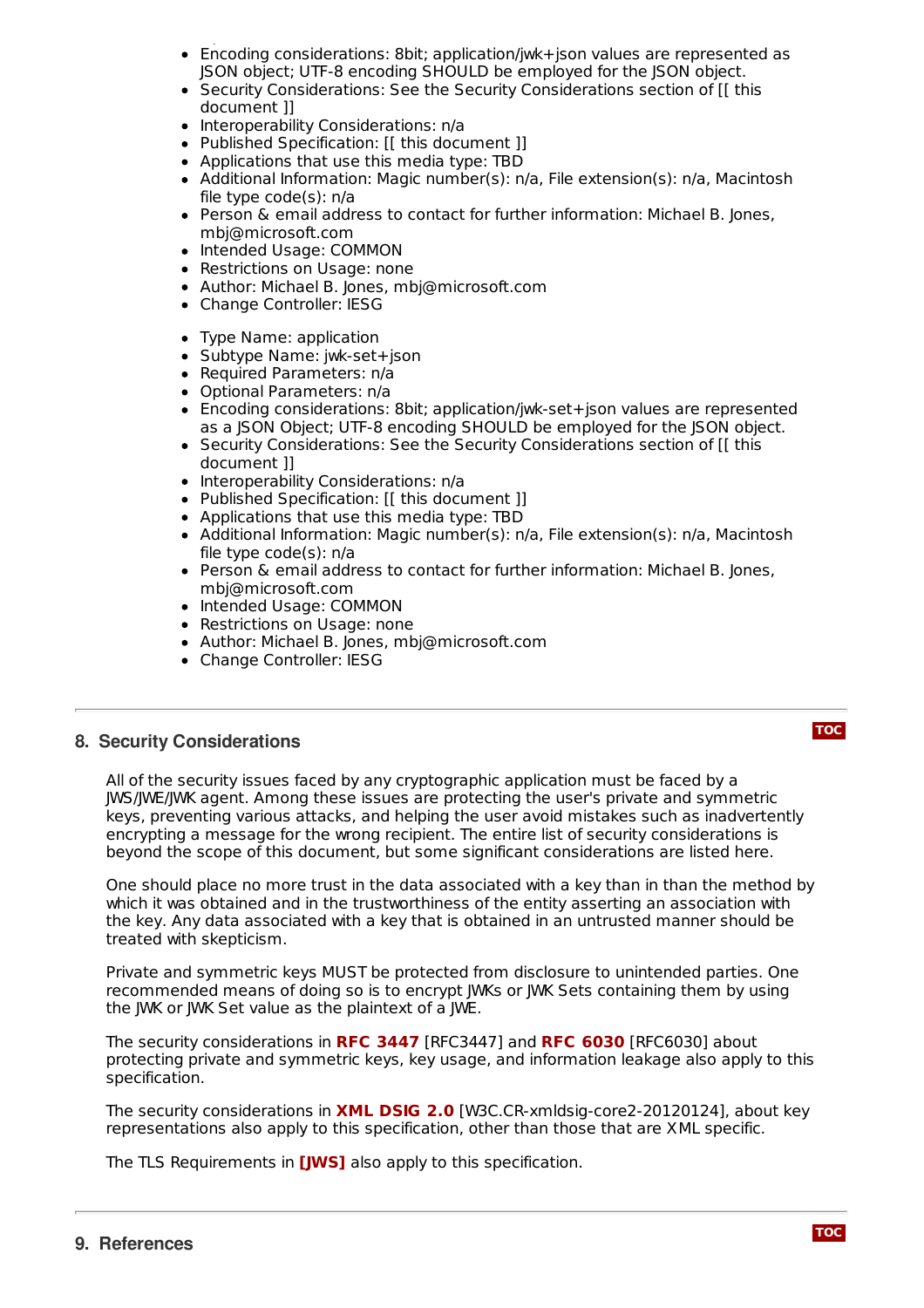#### <span id="page-12-0"></span>**9.1. Normative References**

<span id="page-12-22"></span><span id="page-12-21"></span><span id="page-12-19"></span><span id="page-12-16"></span><span id="page-12-15"></span><span id="page-12-11"></span><span id="page-12-9"></span><span id="page-12-8"></span><span id="page-12-7"></span><span id="page-12-6"></span><span id="page-12-5"></span>

| [ECMA Script]                       | Ecma International, "ECMAScript Language Specification, 5.1 Edition," ECMA 262, June 2011 (HTML,<br>PDF).                                                                                                                                            |
|-------------------------------------|------------------------------------------------------------------------------------------------------------------------------------------------------------------------------------------------------------------------------------------------------|
|                                     | [IANA.MediaTypes] Internet Assigned Numbers Authority (IANA), "MIME Media Types," 2005.                                                                                                                                                              |
| [ITU.X690.1994]                     | International Telecommunications Union, "Information Technology - ASN.1 encoding rules: Specification of<br>Basic Encoding Rules (BER), Canonical Encoding Rules (CER) and Distinguished Encoding Rules (DER),"<br>ITU-T Recommendation X.690, 1994. |
| [JWA]                               | Jones, M., "JSON Web Algorithms (JWA)," draft-ietf-jose-json-web-algorithms (work in progress),<br>December 2013 (HTML).                                                                                                                             |
| [JWE]                               | Jones, M., Rescorla, E., and J. Hildebrand, "JSON Web Encryption (JWE)," draft-ietf-jose-json-web-<br>encryption (work in progress). December 2013 (HTML).                                                                                           |
| [JWS]                               | Jones, M., Bradley, J., and N. Sakimura, "JSON Web Signature (JWS)," draft-ietf-jose-json-web-<br>signature (work in progress), December 2013 (HTML).                                                                                                |
| [RFC1421]                           | Linn, J., "Privacy Enhancement for Internet Electronic Mail: Part I: Message Encryption and<br>Authentication Procedures," RFC 1421, February 1993 (TXT).                                                                                            |
| [RFC2046]                           | Freed, N. and N. Borenstein, "Multipurpose Internet Mail Extensions (MIME) Part Two: Media<br>Types." RFC 2046. November 1996 (TXT).                                                                                                                 |
| [RFC2119]                           | Bradner, S., "Key words for use in RFCs to Indicate Requirement Levels," BCP 14, RFC 2119,<br>March 1997 (TXT, HTML, XML).                                                                                                                           |
| [RFC2818]                           | Rescorla, E., "HTTP Over TLS," RFC 2818, May 2000 (TXT).                                                                                                                                                                                             |
| [RFC3629]                           | Yergeau, F., "UTF-8, a transformation format of ISO 10646," STD 63, RFC 3629, November 2003<br>$(TXT)$ .                                                                                                                                             |
| [RFC3986]                           | Berners-Lee, T., Fielding, R., and L. Masinter, "Uniform Resource Identifier (URI): Generic<br><b>Syntax," STD 66, RFC 3986, January 2005 (TXT, HTML, XML).</b>                                                                                      |
| [RFC4627]                           | Crockford, D., "The application/json Media Type for JavaScript Object Notation (JSON)."<br>RFC 4627, July 2006 (TXT).                                                                                                                                |
| [RFC4648]                           | Josefsson, S., "The Base16, Base32, and Base64 Data Encodings," RFC 4648, October 2006 (TXT).                                                                                                                                                        |
| [RFC5226]                           | Narten, T. and H. Alvestrand, "Guidelines for Writing an IANA Considerations Section in RFCs,"<br>BCP 26, RFC 5226, May 2008 (TXT).                                                                                                                  |
| [RFC5246]                           | Dierks, T. and E. Rescorla, "The Transport Layer Security (TLS) Protocol Version 1.2," RFC 5246,<br>August 2008 (TXT).                                                                                                                               |
| [RFC5280]                           | Cooper, D., Santesson, S., Farrell, S., Boeyen, S., Housley, R., and W. Polk, "Internet X.509 Public Key<br>Infrastructure Certificate and Certificate Revocation List (CRL) Profile," RFC 5280, May 2008<br>$(TXT)$ .                               |
| <b>TUSA SCIIT</b>                   | American National Standards Institute, "Coded Character Set -- 7-bit American Standard Code for<br>Information Interchange," ANSI X3.4, 1986.                                                                                                        |
| [W3C.CR-xmldsig-<br>core2-201201241 | Cantor, S., Roessler, T., Eastlake, D., Yiu, K., Reagle, J., Solo, D., Datta, P., and F. Hirsch, "XML Signature<br>Syntax and Processing Version 2.0," World Wide Web Consortium CR CR-xmldsig-core2-20120124,                                       |

#### <span id="page-12-26"></span><span id="page-12-25"></span><span id="page-12-10"></span><span id="page-12-1"></span>**9.2. Informative References**

<span id="page-12-24"></span><span id="page-12-23"></span>

|                  | [MagicSignatures] Panzer (editor), J., Laurie, B., and D. Balfanz, "Magic Signatures," January 2011.                                                             |
|------------------|------------------------------------------------------------------------------------------------------------------------------------------------------------------|
| <b>TRFC34471</b> | Jonsson, J. and B. Kaliski, "Public-Key Cryptography Standards (PKCS) #1: RSA Cryptography<br><b>Specifications Version 2.1," RFC 3447, February 2003 (TXT).</b> |
| <b>TRFC60301</b> | Hoyer, P., Pei, M., and S. Machani, "Portable Symmetric Key Container (PSKC)," RFC 6030,<br>October 2010 (TXT).                                                  |
| [WebCrypto]      | Sleevi, R., "Web Cryptography API," World Wide Web Consortium Draft, December 2013 (HTML).                                                                       |

# <span id="page-12-12"></span><span id="page-12-3"></span><span id="page-12-2"></span>**Appendix A. Example JSON Web Key Sets**

<span id="page-12-20"></span><span id="page-12-18"></span><span id="page-12-17"></span><span id="page-12-14"></span><span id="page-12-13"></span><span id="page-12-4"></span>January 2012 (**[HTML](http://www.w3.org/TR/2012/CR-xmldsig-core2-20120124)**).

# **A.1. Example Public Keys**

The following example JWK Set contains two public keys represented as JWKs: one using an Elliptic Curve algorithm and a second one using an RSA algorithm. The first specifies that the key is to be used for encryption. The second specifies that the key is to be used with the RS256 algorithm. Both provide a Key ID for key matching purposes. In both cases, integers are represented using the base64url encoding of their big endian representations. (Long lines are broken are for display purposes only.)



**[TOC](#page-0-0)**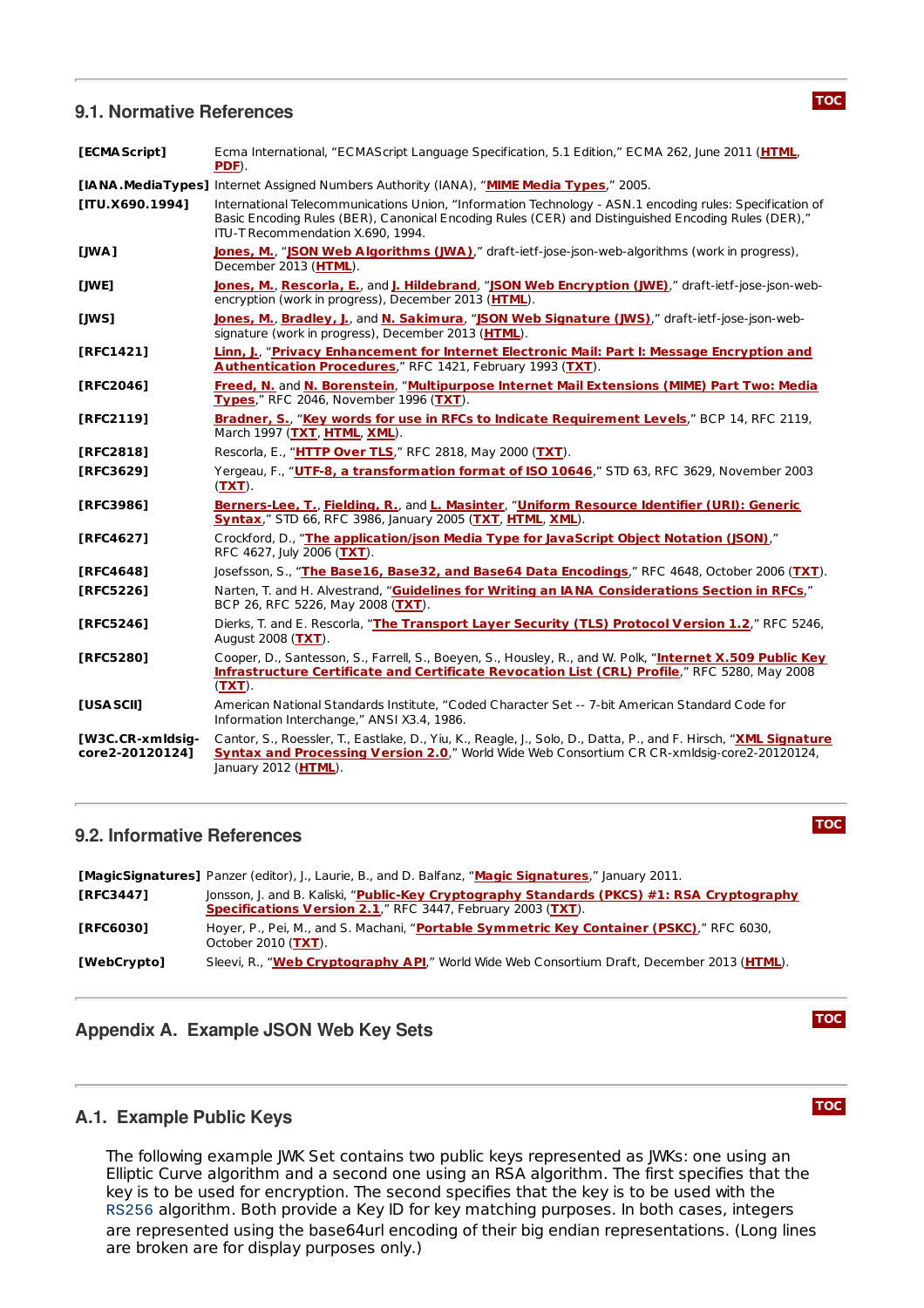```
{"keys":
  \lceil{"kty":"EC",
     "crv":"P-256",
     "x":"MKBCTNIcKUSDii11ySs3526iDZ8AiTo7Tu6KPAqv7D4",
     "y":"4Etl6SRW2YiLUrN5vfvVHuhp7x8PxltmWWlbbM4IFyM",
     "use":"enc",
     "kid":"1"},
    {"kty":"RSA",
     "n": "0vx7agoebGcQSuuPiLJXZptN9nndrQmbXEps2aiAFbWhM78LhWx
4cbbfAAtVT86zwu1RK7aPFFxuhDR1L6tSoc_BJECPebWKRXjBZCiFV4n3oknjhMs
tn64tZ_2W-5JsGY4Hc5n9yBXArwl93lqt7_RN5w6Cf0h4QyQ5v-65YGjQR0_FDW2
QvzqY368QQMicAtaSqzs8KJZgnYb9c7d0zgdAZHzu6qMQvRL5hajrn1n91CbOpbI
SD08qNLyrdkt-bFTWhAI4vMQFh6WeZu0fM4lFd2NcRwr3XPksINHaQ-G_xBniIqb
w0Ls1jF44-csFCur-kEgU8awapJzKnqDKgw",
     "e":"AQAB",
     "alg":"RS256",
     "kid":"2011-04-29"}
  ]
}
```
# <span id="page-13-0"></span>**A.2. Example Private Keys**

The following example JWK Set contains two keys represented as JWKs containing both public and private key values: one using an Elliptic Curve algorithm and a second one using an RSA algorithm. This example extends the example in the previous section, adding private key values. (Line breaks are for display purposes only.)

```
{"keys":
  \lceil{"kty":"EC",
     "crv":"P-256",
     "x":"MKBCTNIcKUSDii11ySs3526iDZ8AiTo7Tu6KPAqv7D4",
     "y":"4Etl6SRW2YiLUrN5vfvVHuhp7x8PxltmWWlbbM4IFyM",
     "d":"870MB6gfuTJ4HtUnUvYMyJpr5eUZNP4Bk43bVdj3eAE",
     "use":"enc",
     "kid":"1"},
    {"kty":"RSA",
     "n":"0vx7agoebGcQSuuPiLJXZptN9nndrQmbXEps2aiAFbWhM78LhWx4
cbbfAAtVT86zwu1RK7aPFFxuhDR1L6tSoc_BJECPebWKRXjBZCiFV4n3oknjhMst
n64tZ_2W-5JsGY4Hc5n9yBXArwl93lqt7_RN5w6Cf0h4QyQ5v-65YGjQR0_FDW2Q
vzqY368QQMicAtaSqzs8KJZgnYb9c7d0zgdAZHzu6qMQvRL5hajrn1n91CbOpbIS
D08qNLyrdkt-bFTWhAI4vMQFh6WeZu0fM4lFd2NcRwr3XPksINHaQ-G_xBniIqbw
0Ls1jF44-csFCur-kEgU8awapJzKnqDKgw",
     "e":"AQAB",
     "d":"X4cTteJY_gn4FYPsXB8rdXix5vwsg1FLN5E3EaG6RJoVH-HLLKD9
M7dx5oo7GURknchnrRweUkC7hT5fJLM0WbFAKNLWY2vv7B6NqXSzUvxT0_YSfqij
wp3RTzlBaCxWp4doFk5N2o8Gy_nHNKroADIkJ46pRUohsXywbReAdYaMwFs9tv8d
_cPVY3i07a3t8MN6TNwm0dSawm9v47UiCl3Sk5ZiG7xojPLu4sbg1U2jx4IBTNBz
nbJSzFHK66jT8bgkuqsk0GjskDJk19Z4qwjwbsnn4j2WBii3RL-Us2lGVkY8fkFz
me1z0HbIkfz0Y6mqnOYtqc0X4jfcKoAC8Q",
     "p":"83i-7IvMGXoMXCskv73TKr8637FiO7Z27zv8oj6pbWUQyLPQBQxtPV
nwD20R-60eTDmD2ujnMt5PoqMrm8RfmNhVWDtjjMmCMjOpSXicFHj7XOuVIYQyqV
WlWEh6dN36GVZYk93N8Bc9vY41xy8B9RzzOGVQzXvNEvn7O0nVbfs",
     "q":"3dfOR9cuYq-0S-mkFLzgItgMEfFzB2q3hWehMuG0oCuqnb3vobLyum
qjVZQO1dIrdwgTnCdpYzBcOfW5r370AFXjiWft_NGEiovonizhKpo9VVS78TzFgx
kIdrecRezsZ-1kYd_s1qDbxtkDEgfAITAG9LUnADun4vIcb6yelxk",
     "dp":"G4sPXkc6Ya9y8oJW9_ILj4xuppu0lzi_H7VTkS8xj5SdX3coE0oim
YwxIi2emTAue0UOa5dpgFGyBJ4c8tQ2VF402XRugKDTP8akYhFo5tAA77Qe_Nmtu
YZc3C3m3I24G2GvR5sSDxUyAN2zq8Lfn9EUms6rY3Ob8YeiKkTiBj0",
```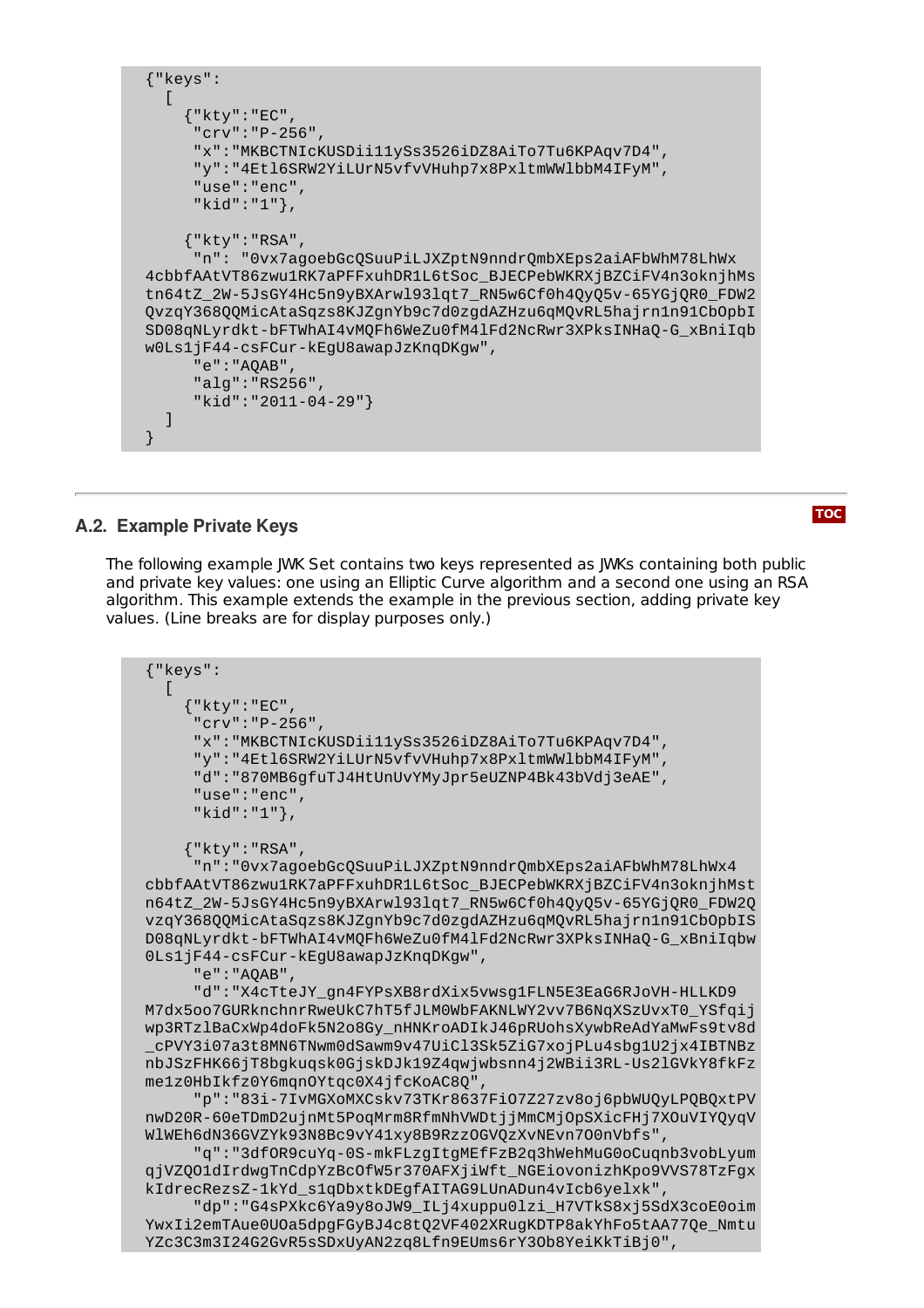```
"dq":"s9lAH9fggBsoFR8Oac2R_E2gw282rT2kGOAhvIllETE1efrA6huUU
vMfBcMpn8lqeW6vzznYY5SSQF7pMdC_agI3nG8Ibp1BUb0JUiraRNqUfLhcQb_d9
GF4Dh7e74WbRsobRonujTYN1xCaP6TO61jvWrX-L18txXw494Q_cgk",
     "qi":"GyM_p6JrXySiz1toFgKbWV-JdI3jQ4ypu9rbMWx3rQJBfmt0FoYzg
UIZEVFEcOqwemRN81zoDAaa-Bk0KWNGDjJHZDdDmFhW3AN7lI-puxk_mHZGJ11rx
yR8O55XLSe3SPmRfKwZI6yU24ZxvQKFYItdldUKGzO6Ia6zTKhAVRU",
     "alg":"RS256",
     "kid":"2011-04-29"}
 ]
}
```
# <span id="page-14-0"></span>**A.3. Example Symmetric Keys**

**[TOC](#page-0-0)**

The following example JWK Set contains two symmetric keys represented as JWKs: one designated as being for use with the AES Key Wrap algorithm and a second one that is an HMAC key. (Line breaks are for display purposes only.)

```
{"keys":
  \Gamma{"kty":"oct",
     "alg":"A128KW",
     "k":"GawgguFyGrWKav7AX4VKUg"},
    {"kty":"oct",
     "k":"AyM1SysPpbyDfgZld3umj1qzKObwVMkoqQ-EstJQLr_T-1qS0gZH75
aKtMN3Yj0iPS4hcgUuTwjAzZr1Z9CAow",
     "kid":"HMAC key used in JWS A.1 example"}
  ]
}
```
<span id="page-14-1"></span>**Appendix B. Example Use of "x5c" (X.509 Certificate Chain) Parameter**

The following is an example of a JWK with a RSA signing key represented both as an RSA public key and as an X.509 certificate using the x5c parameter:

```
{"kty":"RSA",
"use":"sig",
"kid":"1b94c",
"n":"vrjOfz9Ccdgx5nQudyhdoR17V-IubWMeOZCwX_jj0hgAsz2J_pqYW08
PLbK_PdiVGKPrqzmDIsLI7sA25VEnHU1uCLNwBuUiCO11_-7dYbsr4iJmG0Q
u2j8DsVyT1azpJC_NG84Ty5KKthuCaPod7iI7w0LK9orSMhBEwwZDCxTWq4a
YWAchc8t-emd9qOvWtVMDC2BXksRngh6X5bUYLy6AyHKvj-nUy1wgzjYQDwH
MTplCoLtU-o-8SNnZ1tmRoGE9uJkBLdh5gFENabWnU5m1ZqZPdwS-qo-meMv
VfJb6jJVWRpl2SUtCnYG2C32qvbWbjZ_jBPD5eunqsIo1vQ",
"e":"AQAB",
"x5c":
 ["MIIDQjCCAiqgAwIBAgIGATz/FuLiMA0GCSqGSIb3DQEBBQUAMGIxCzAJB
 gNVBAYTAlVTMQswCQYDVQQIEwJDTzEPMA0GA1UEBxMGRGVudmVyMRwwGgYD
 VQQKExNQaW5nIElkZW50aXR5IENvcnAuMRcwFQYDVQQDEw5CcmlhbiBDYW1
 wYmVsbDAeFw0xMzAyMjEyMzI5MTVaFw0xODA4MTQyMjI5MTVaMGIxCzAJBg
 NVBAYTAlVTMQswCQYDVQQIEwJDTzEPMA0GA1UEBxMGRGVudmVyMRwwGgYDV
 QQKExNQaW5nIElkZW50aXR5IENvcnAuMRcwFQYDVQQDEw5CcmlhbiBDYW1w
 YmVsbDCCASIwDQYJKoZIhvcNAQEBBQADggEPADCCAQoCggEBAL64zn8/QnH
 YMeZ0LncoXaEde1fiLm1jHjmQsF/449IYALM9if6amFtPDy2yvz3YlRij66
 s5gyLCyO7ANuVRJx1NbgizcAblIgjtdf/u3WG7K+IiZhtELto/A7Fck9Ws6
 SQvzRvOE8uSirYbgmj6He4iO8NCyvaK0jIQRMMGQwsU1quGmFgHIXPLfnpn
 fajr1rVTAwtgV5LEZ4Iel+W1GC8ugMhyr4/p1MtcIM42EA8BzE6ZQqC7VPq
 PvEjZ2dbZkaBhPbiZAS3YeYBRDWm1p1OZtWamT3cEvqqPpnjL1XyW+oyVVk
 aZdklLQp2Btgt9qr21m42f4wTw+Xrp6rCKNb0CAwEAATANBgkqhkiG9w0BA
 QUFAAOCAQEAh8zGlfSlcI0o3rYDPBB07aXNswb4ECNIKG0CETTUxmXl9KUL
```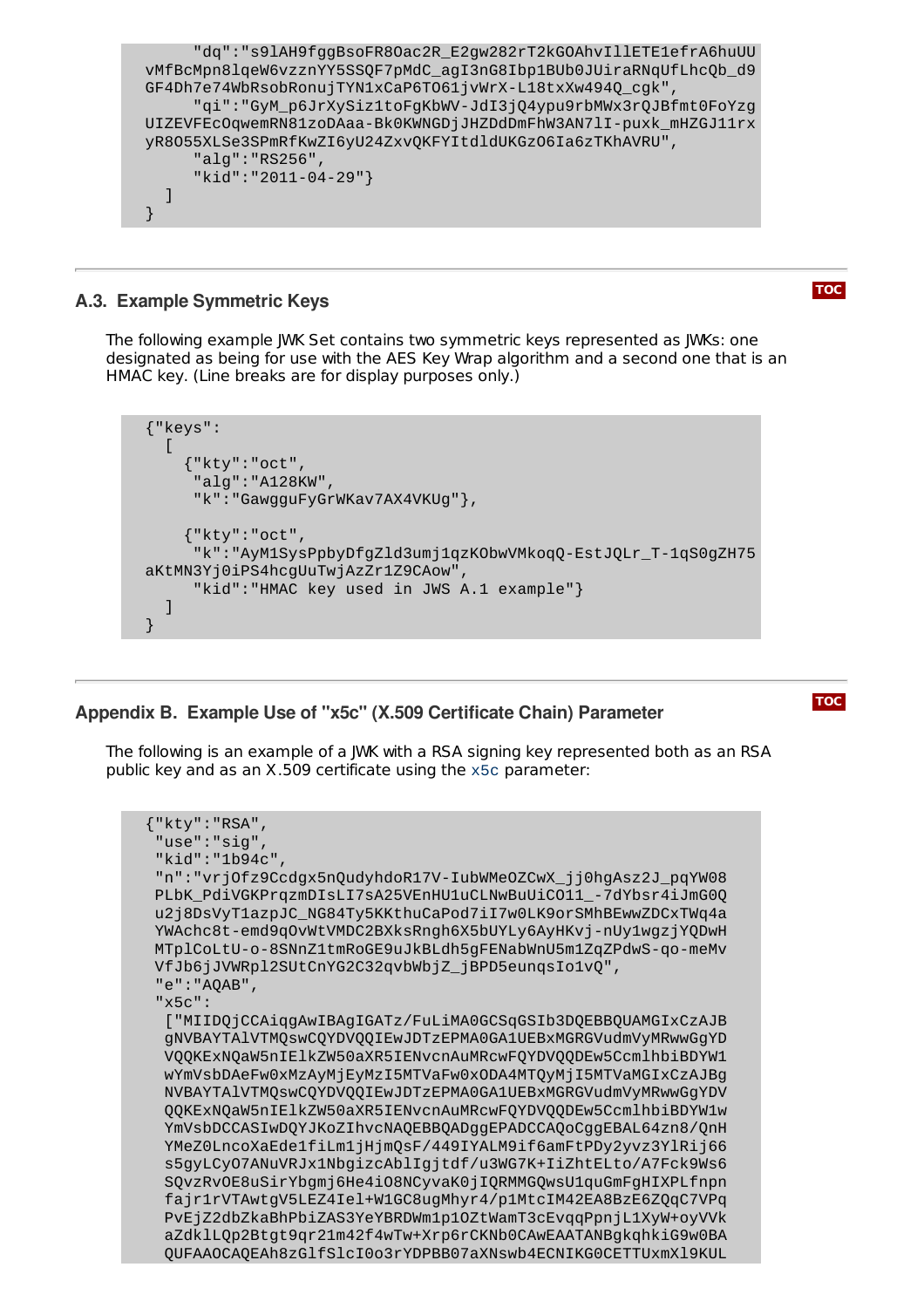

# <span id="page-15-0"></span>**Appendix C. Example Encrypted RSA Private Key**

This example encrypts an RSA private key to the recipient using PBES2-HS256+A128KW for key encryption and A128CBC+HS256 for content encryption.

<span id="page-15-1"></span>NOTE: Unless otherwise indicated, all line breaks are included solely for readability.

# **C.1. Plaintext RSA Private Key**

The following RSA key is the plaintext for the encryption operation, formatted as a JWK object:

```
{
 "kty":"RSA",
 "kid":"juliet@capulet.lit",
 "use":"enc",
 "n":"t6Q8PWSi1dkJj9hTP8hNYFlvadM7DflW9mWepOJhJ66w7nyoK1gPNqFMSQRy
      O125Gp-TEkodhWr0iujjHVx7BcV0llS4w5ACGgPrcAd6ZcSR0-Iqom-QFcNP
      8Sjg086MwoqQU_LYywlAGZ21WSdS_PERyGFiNnj3QQlO8Yns5jCtLCRwLHL0
      Pb1fEv45AuRIuUfVcPySBWYnDyGxvjYGDSM-AqWS9zIQ2ZilgT-GqUmipg0X
      OC0Cc20rgLe2ymLHjpHciCKVAbY5-L32-lSeZO-Os6U15_aXrk9Gw8cPUaX1
      _I8sLGuSiVdt3C_Fn2PZ3Z8i744FPFGGcG1qs2Wz-Q",
 "e":"AQAB",
 "d":"GRtbIQmhOZtyszfgKdg4u_N-R_mZGU_9k7JQ_jn1DnfTuMdSNprTeaSTyWfS
      NkuaAwnOEbIQVy1IQbWVV25NY3ybc_IhUJtfri7bAXYEReWaCl3hdlPKXy9U
      vqPYGR0kIXTQRqns-dVJ7jahlI7LyckrpTmrM8dWBo4_PMaenNnPiQgO0xnu
      ToxutRZJfJvG4Ox4ka3GORQd9CsCZ2vsUDmsXOfUENOyMqADC6p1M3h33tsu
      rY15k9qMSpG9OX_IJAXmxzAh_tWiZOwk2K4yxH9tS3Lq1yX8C1EWmeRDkK2a
      hecG85-oLKQt5VEpWHKmjOi_gJSdSgqcN96X52esAQ",
 "p":"2rnSOV4hKSN8sS4CgcQHFbs08XboFDqKum3sc4h3GRxrTmQdl1ZK9uw-PIHf
      QP0FkxXVrx-WE-ZEbrqivH_2iCLUS7wAl6XvARt1KkIaUxPPSYB9yk31s0Q8
      UK96E3_OrADAYtAJs-M3JxCLfNgqh56HDnETTQhH3rCT5T3yJws",
 "q":"1u_RiFDP7LBYh3N4GXLT9OpSKYP0uQZyiaZwBtOCBNJgQxaj10RWjsZu0c6I
      edis4S7B_coSKB0Kj9PaPaBzg-IySRvvcQuPamQu66riMhjVtG6TlV8CLCYK
      rYl52ziqK0E_ym2QnkwsUX7eYTB7LbAHRK9GqocDE5B0f808I4s",
 "dp":"KkMTWqBUefVwZ2_Dbj1pPQqyHSHjj90L5x_MOzqYAJMcLMZtbUtwKqvVDq3
      tbEo3ZIcohbDtt6SbfmWzggabpQxNxuBpoOOf_a_HgMXK_lhqigI4y_kqS1w
      Y52IwjUn5rgRrJ-yYo1h41KR-vz2pYhEAeYrhttWtxVqLCRViD6c",
 "dq":"AvfS0-gRxvn0bwJoMSnFxYcK1WnuEjQFluMGfwGitQBWtfZ1Er7t1xDkbN9
      GQTB9yqpDoYaN06H7CFtrkxhJIBQaj6nkF5KKS3TQtQ5qCzkOkmxIe3KRbBy
      mXxkb5qwUpX5ELD5xFc6FeiafWYY63TmmEAu_lRFCOJ3xDea-ots",
 "qi":"lSQi-w9CpyUReMErP1RsBLk7wNtOvs5EQpPqmuMvqW57NBUczScEoPwmUqq
      abu9V0-Py4dQ57_bapoKRu1R90bvuFnU63SHWEFglZQvJDMeAvmj4sm-Fp0o
      Yu_neotgQ0hzbI5gry7ajdYy9-2lNx_76aBZoOUu9HCJ-UsfSOI8"
}
```
The octets representing the Plaintext are:

[ 123, 34, 107, 116, 121, 34, 58, 34, 82, 83, 65, 34, 44, 34, 107, 105, 100, 34, 58, 34, 106, 117, 108, 105, 101, 116, 64, 99, 97, 112, 117, 108, 101, 116, 46, 108, 105, 116, 34, 44, 34, 117, 115, 101, 34, 58, 34, 101, 110, 99, 34, 44, 34, 110, 34, 58, 34, 116, 54, 81, 56, 80, 87, 83, 105, 49, 100, 107, 74, 106, 57, 104, 84, 80, 56, 104, 78, 89, 70, 108, 118, 97, 100, 77, 55, 68, 102, 108, 87, 57, 109, 87, 101, 112, 79, 74, 104, 74, 54, 54, 119, 55, 110, 121, 111, 75, 49, 103, 80, 78, 113, 70, 77, 83, 81, 82, 121, 79, 49, 50, 53, 71, 112, 45, 84, 69, 107, 111,

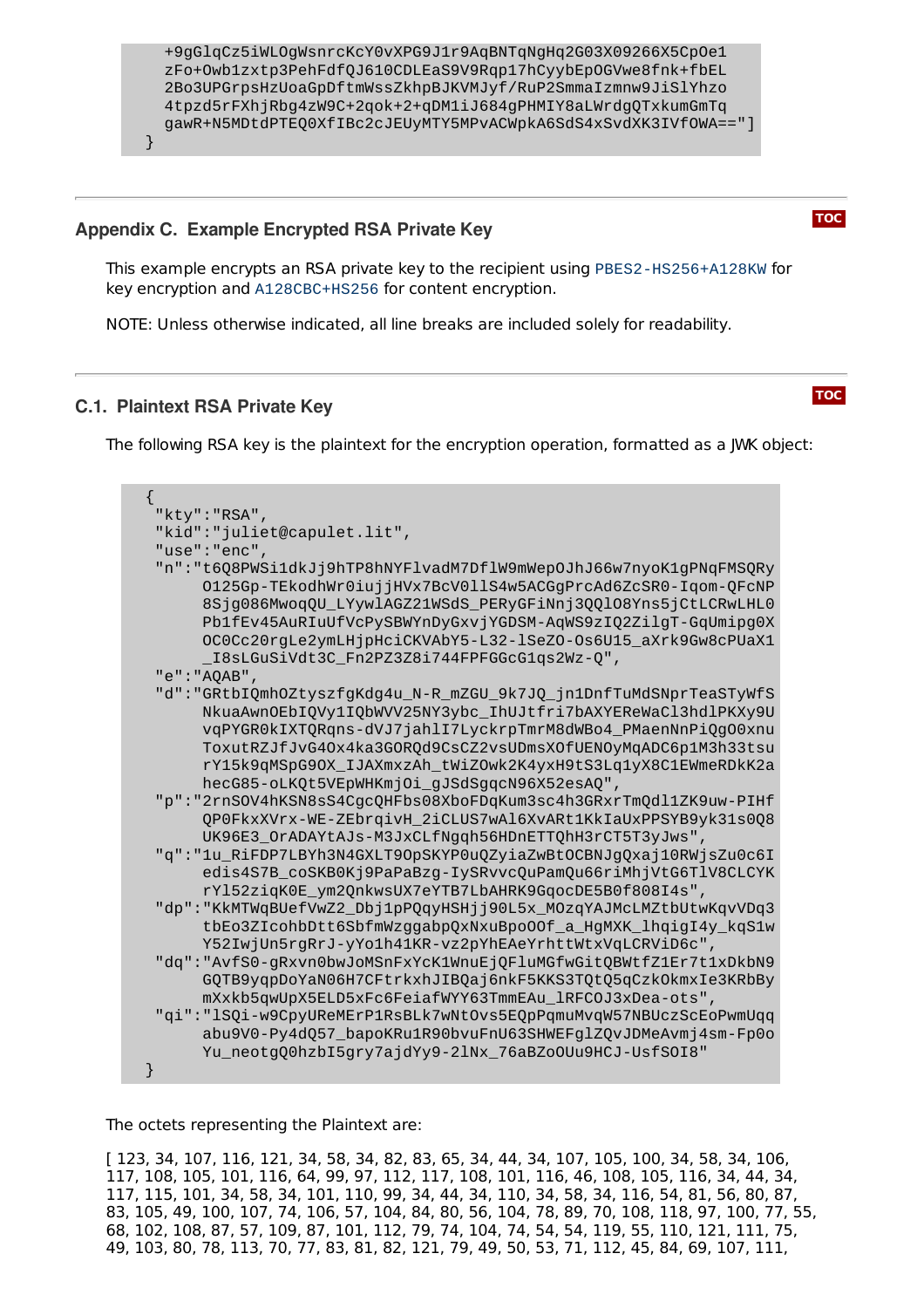100, 104, 87, 114, 48, 105, 117, 106, 106, 72, 86, 120, 55, 66, 99, 86, 48, 108, 108, 83, 52, 119, 53, 65, 67, 71, 103, 80, 114, 99, 65, 100, 54, 90, 99, 83, 82, 48, 45, 73, 113, 111, 109, 45, 81, 70, 99, 78, 80, 56, 83, 106, 103, 48, 56, 54, 77, 119, 111, 113, 81, 85, 95, 76, 89, 121, 119, 108, 65, 71, 90, 50, 49, 87, 83, 100, 83, 95, 80, 69, 82, 121, 71, 70, 105, 78, 110, 106, 51, 81, 81, 108, 79, 56, 89, 110, 115, 53, 106, 67, 116, 76, 67, 82, 119, 76, 72, 76, 48, 80, 98, 49, 102, 69, 118, 52, 53, 65, 117, 82, 73, 117, 85, 102, 86, 99, 80, 121, 83, 66, 87, 89, 110, 68, 121, 71, 120, 118, 106, 89, 71, 68, 83, 77, 45, 65, 113, 87, 83, 57, 122, 73, 81, 50, 90, 105, 108, 103, 84, 45, 71, 113, 85, 109, 105, 112, 103, 48, 88, 79, 67, 48, 67, 99, 50, 48, 114, 103, 76, 101, 50, 121, 109, 76, 72, 106, 112, 72, 99, 105, 67, 75, 86, 65, 98, 89, 53, 45, 76, 51, 50, 45, 108, 83, 101, 90, 79, 45, 79, 115, 54, 85, 49, 53, 95, 97, 88, 114, 107, 57, 71, 119, 56, 99, 80, 85, 97, 88, 49, 95, 73, 56, 115, 76, 71, 117, 83, 105, 86, 100, 116, 51, 67, 95, 70, 110, 50, 80, 90, 51, 90, 56, 105, 55, 52, 52, 70, 80, 70, 71, 71, 99, 71, 49, 113, 115, 50, 87, 122, 45, 81, 34, 44, 34, 101, 34, 58, 34, 65, 81, 65, 66, 34, 44, 34, 100, 34, 58, 34, 71, 82, 116, 98, 73, 81, 109, 104, 79, 90, 116, 121, 115, 122, 102, 103, 75, 100, 103, 52, 117, 95, 78, 45, 82, 95, 109, 90, 71, 85, 95, 57, 107, 55, 74, 81, 95, 106, 110, 49, 68, 110, 102, 84, 117, 77, 100, 83, 78, 112, 114, 84, 101, 97, 83, 84, 121, 87, 102, 83, 78, 107, 117, 97, 65, 119, 110, 79, 69, 98, 73, 81, 86, 121, 49, 73, 81, 98, 87, 86, 86, 50, 53, 78, 89, 51, 121, 98, 99, 95, 73, 104, 85, 74, 116, 102, 114, 105, 55, 98, 65, 88, 89, 69, 82, 101, 87, 97, 67, 108, 51, 104, 100, 108, 80, 75, 88, 121, 57, 85, 118, 113, 80, 89, 71, 82, 48, 107, 73, 88, 84, 81, 82, 113, 110, 115, 45, 100, 86, 74, 55, 106, 97, 104, 108, 73, 55, 76, 121, 99, 107, 114, 112, 84, 109, 114, 77, 56, 100, 87, 66, 111, 52, 95, 80, 77, 97, 101, 110, 78, 110, 80, 105, 81, 103, 79, 48, 120, 110, 117, 84, 111, 120, 117, 116, 82, 90, 74, 102, 74, 118, 71, 52, 79, 120, 52, 107, 97, 51, 71, 79, 82, 81, 100, 57, 67, 115, 67, 90, 50, 118, 115, 85, 68, 109, 115, 88, 79, 102, 85, 69, 78, 79, 121, 77, 113, 65, 68, 67, 54, 112, 49, 77, 51, 104, 51, 51, 116, 115, 117, 114, 89, 49, 53, 107, 57, 113, 77, 83, 112, 71, 57, 79, 88, 95, 73, 74, 65, 88, 109, 120, 122, 65, 104, 95, 116, 87, 105, 90, 79, 119, 107, 50, 75, 52, 121, 120, 72, 57, 116, 83, 51, 76, 113, 49, 121, 88, 56, 67, 49, 69, 87, 109, 101, 82, 68, 107, 75, 50, 97, 104, 101, 99, 71, 56, 53, 45, 111, 76, 75, 81, 116, 53, 86, 69, 112, 87, 72, 75, 109, 106, 79, 105, 95, 103, 74, 83, 100, 83, 103, 113, 99, 78, 57, 54, 88, 53, 50, 101, 115, 65, 81, 34, 44, 34, 112, 34, 58, 34, 50, 114, 110, 83, 79, 86, 52, 104, 75, 83, 78, 56, 115, 83, 52, 67, 103, 99, 81, 72, 70, 98, 115, 48, 56, 88, 98, 111, 70, 68, 113, 75, 117, 109, 51, 115, 99, 52, 104, 51, 71, 82, 120, 114, 84, 109, 81, 100, 108, 49, 90, 75, 57, 117, 119, 45, 80, 73, 72, 102, 81, 80, 48, 70, 107, 120, 88, 86, 114, 120, 45, 87, 69, 45, 90, 69, 98, 114, 113, 105, 118, 72, 95, 50, 105, 67, 76, 85, 83, 55, 119, 65, 108, 54, 88, 118, 65, 82, 116, 49, 75, 107, 73, 97, 85, 120, 80, 80, 83, 89, 66, 57, 121, 107, 51, 49, 115, 48, 81, 56, 85, 75, 57, 54, 69, 51, 95, 79, 114, 65, 68, 65, 89, 116, 65, 74, 115, 45, 77, 51, 74, 120, 67, 76, 102, 78, 103, 113, 104, 53, 54, 72, 68, 110, 69, 84, 84, 81, 104, 72, 51, 114, 67, 84, 53, 84, 51, 121, 74, 119, 115, 34, 44, 34, 113, 34, 58, 34, 49, 117, 95, 82, 105, 70, 68, 80, 55, 76, 66, 89, 104, 51, 78, 52, 71, 88, 76, 84, 57, 79, 112, 83, 75, 89, 80, 48, 117, 81, 90, 121, 105, 97, 90, 119, 66, 116, 79, 67, 66, 78, 74, 103, 81, 120, 97, 106, 49, 48, 82, 87, 106, 115, 90, 117, 48, 99, 54, 73, 101, 100, 105, 115, 52, 83, 55, 66, 95, 99, 111, 83, 75, 66, 48, 75, 106, 57, 80, 97, 80, 97, 66, 122, 103, 45, 73, 121, 83, 82, 118, 118, 99, 81, 117, 80, 97, 109, 81, 117, 54, 54, 114, 105, 77, 104, 106, 86, 116, 71, 54, 84, 108, 86, 56, 67, 76, 67, 89, 75, 114, 89, 108, 53, 50, 122, 105, 113, 75, 48, 69, 95, 121, 109, 50, 81, 110, 107, 119, 115, 85, 88, 55, 101, 89, 84, 66, 55, 76, 98, 65, 72, 82, 75, 57, 71, 113, 111, 99, 68, 69, 53, 66, 48, 102, 56, 48, 56, 73, 52, 115, 34, 44, 34, 100, 112, 34, 58, 34, 75, 107, 77, 84, 87, 113, 66, 85, 101, 102, 86, 119, 90, 50, 95, 68, 98, 106, 49, 112, 80, 81, 113, 121, 72, 83, 72, 106, 106, 57, 48, 76, 53, 120, 95, 77, 79, 122, 113, 89, 65, 74, 77, 99, 76, 77, 90, 116, 98, 85, 116, 119, 75, 113, 118, 86, 68, 113, 51, 116, 98, 69, 111, 51, 90, 73, 99, 111, 104, 98, 68, 116, 116, 54, 83, 98, 102, 109, 87, 122, 103, 103, 97, 98, 112, 81, 120, 78, 120, 117, 66, 112, 111, 79, 79, 102, 95, 97, 95, 72, 103, 77, 88, 75, 95, 108, 104, 113, 105, 103, 73, 52, 121, 95, 107, 113, 83, 49, 119, 89, 53, 50, 73, 119, 106, 85, 110, 53, 114, 103, 82, 114, 74, 45, 121, 89, 111, 49, 104, 52, 49, 75, 82, 45, 118, 122, 50, 112, 89, 104, 69, 65, 101, 89, 114, 104, 116, 116, 87, 116, 120, 86, 113, 76, 67, 82, 86, 105, 68, 54, 99, 34, 44, 34, 100, 113, 34, 58, 34, 65, 118, 102, 83, 48, 45, 103, 82, 120, 118, 110, 48, 98, 119, 74, 111, 77, 83, 110, 70, 120, 89, 99, 75, 49, 87, 110, 117, 69, 106, 81, 70, 108, 117, 77, 71, 102, 119, 71, 105, 116, 81, 66, 87, 116, 102, 90, 49, 69, 114, 55, 116, 49, 120, 68, 107, 98, 78, 57, 71, 81, 84, 66, 57, 121, 113, 112, 68, 111, 89, 97, 78, 48, 54, 72, 55, 67, 70, 116, 114, 107, 120, 104, 74, 73, 66, 81, 97, 106, 54, 110, 107, 70, 53, 75, 75, 83, 51, 84, 81, 116, 81, 53, 113, 67, 122, 107, 79, 107, 109, 120, 73, 101, 51, 75, 82, 98, 66, 121, 109, 88, 120, 107, 98, 53, 113, 119, 85, 112, 88, 53, 69, 76, 68, 53, 120, 70, 99, 54, 70, 101, 105, 97, 102, 87, 89, 89, 54, 51, 84, 109, 109, 69, 65, 117, 95, 108, 82, 70, 67, 79, 74, 51, 120, 68, 101, 97, 45, 111, 116, 115, 34, 44, 34, 113, 105, 34, 58, 34, 108, 83, 81, 105, 45, 119, 57, 67, 112, 121, 85, 82, 101, 77, 69, 114, 80, 49, 82, 115, 66, 76, 107, 55, 119, 78, 116, 79, 118, 115, 53, 69, 81, 112, 80, 113, 109, 117, 77, 118, 113, 87, 53, 55, 78, 66, 85, 99, 122, 83, 99, 69, 111, 80, 119, 109, 85, 113, 113, 97, 98, 117, 57, 86, 48, 45, 80, 121, 52, 100, 81, 53, 55, 95, 98, 97, 112, 111, 75, 82, 117, 49, 82, 57, 48, 98, 118, 117, 70, 110, 85, 54, 51, 83, 72, 87, 69, 70, 103, 108, 90, 81, 118, 74, 68, 77, 101, 65, 118, 109, 106, 52, 115, 109, 45, 70, 112, 48, 111, 89, 117, 95, 110, 101, 111, 116, 103, 81, 48, 104, 122, 98, 73, 53, 103, 114, 121, 55, 97, 106, 100, 89, 121, 57, 45, 50, 108,

49, 103, 80, 78, 113, 70, 77, 83, 81, 82, 121, 79, 49, 50, 53, 71, 112, 45, 84, 69, 107, 111,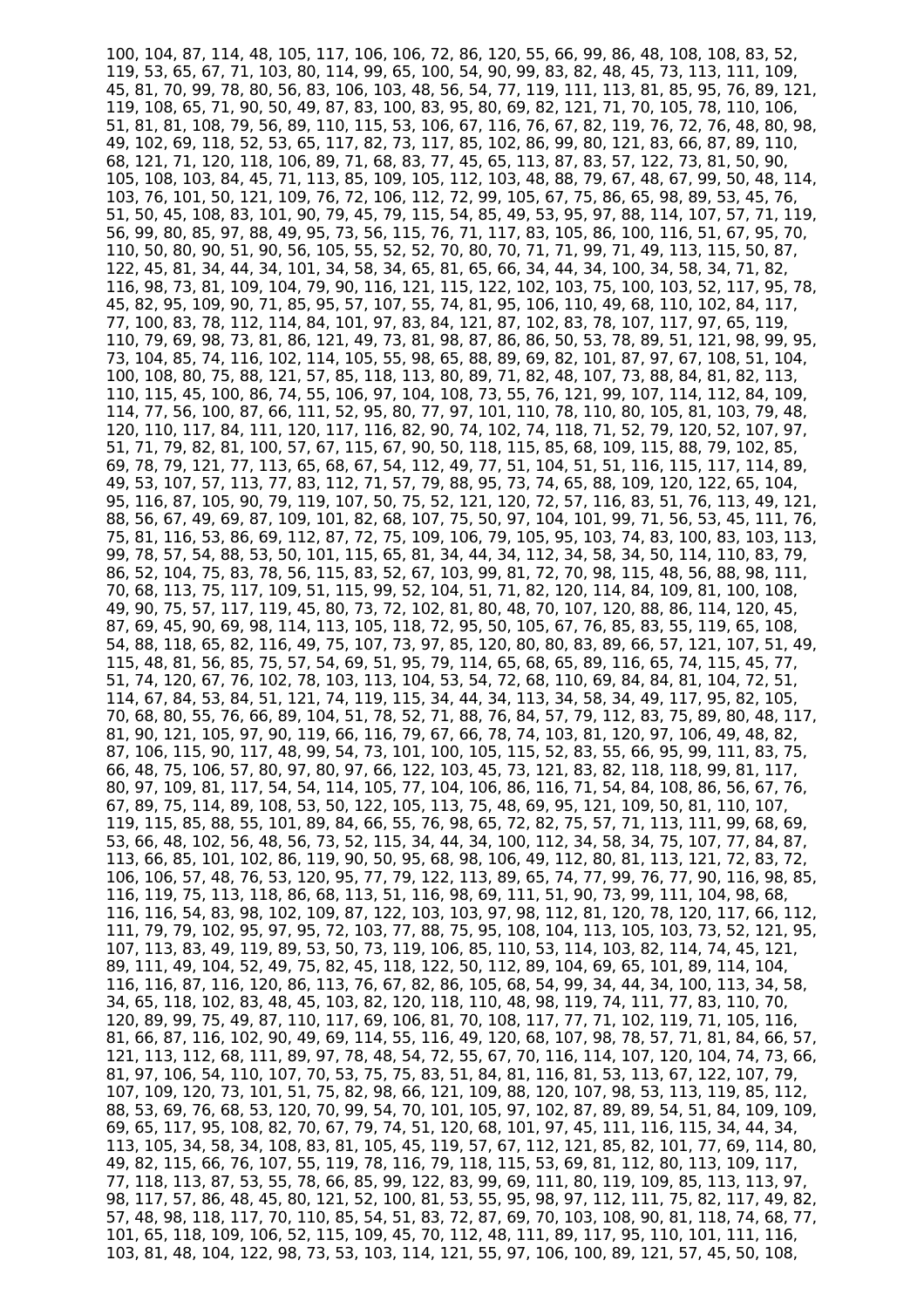103, 81, 48, 104, 122, 98, 73, 53, 103, 114, 121, 55, 97, 106, 100, 89, 121, 57, 45, 50, 108, 78, 120, 95, 55, 54, 97, 66, 90, 111, 79, 85, 117, 57, 72, 67, 74, 45, 85, 115, 102, 83, 79, 73, 56, 34, 125 ]

#### <span id="page-17-0"></span>**C.2. JWE Header**

**[TOC](#page-0-0)**

The following example JWE Protected Header declares that:

- the Content Encryption Key is encrypted to the recipient using the PSE2-HS256+A128KW algorithm to produce the JWE Encrypted Key,
- the Salt (p2s) is  $[217, 96, 147, 112, 150, 117, 70, 247, 127, 8, 155, 137, 174,$ 42, 80, 215 ],
- the Iteration Count (p2c) is 4096,
- the Plaintext is encrypted using the AES 128 CBC HMAC SHA 256 algorithm to produce the Ciphertext, and
- $\bullet$  the content type is application/jwk+json.

```
{
 "alg":"PBES2-HS256+A128KW",
 "p2s":"2WCTcJZ1Rvd_CJuJripQ1w",
 "p2c":4096,
 "enc":"A128CBC-HS256",
 "cty":"jwk+json"
}
```
Encoding this JWE Protected Header as BASE64URL(UTF8(JWE Protected Header)) gives this value:

eyJhbGciOiJQQkVTMi1IUzI1NitBMTI4S1ciLCJwMnMiOiIyV0NUY0paMVJ2ZF9DSn VKcmlwUTF3IiwicDJjIjo0MDk2LCJlbmMiOiJBMTI4Q0JDLUhTMjU2IiwiY3R5Ijoi andrK2pzb24ifQ

#### <span id="page-17-1"></span>**C.3. Content Encryption Key (CEK)**

Generate a 256 bit random Content Encryption Key (CEK). In this example, the value is:

[ 111, 27, 25, 52, 66, 29, 20, 78, 92, 176, 56, 240, 65, 208, 82, 112, 161, 131, 36, 55, 202, 236, 185, 172, 129, 23, 153, 194, 195, 48, 253, 182 ]

#### <span id="page-17-2"></span>**C.4. Key Encryption**

Encrypt the CEK with a shared passphrase using the PBES2-HS256+A128KW algorithm and the specified Salt and Iteration Count values to produce the JWE Encrypted Key. This example uses the following passphrase:

Thus from my lips, by yours, my sin is purged.

The octets representing the passphrase are:

[ 84, 104, 117, 115, 32, 102, 114, 111, 109, 32, 109, 121, 32, 108, 105, 112, 115, 44, 32, 98, 121, 32, 121, 111, 117, 114, 115, 44, 32, 109, 121, 32, 115, 105, 110, 32, 105, 115, 32, 112, 117, 114, 103, 101, 100, 46 ]

The resulting JWE Encrypted Key value is:

[ 201, 236, 143, 112, 12, 234, 200, 211, 33, 241, 255, 65, 112, 63, 172, 146, 105, 107, 122,

**[TOC](#page-0-0)**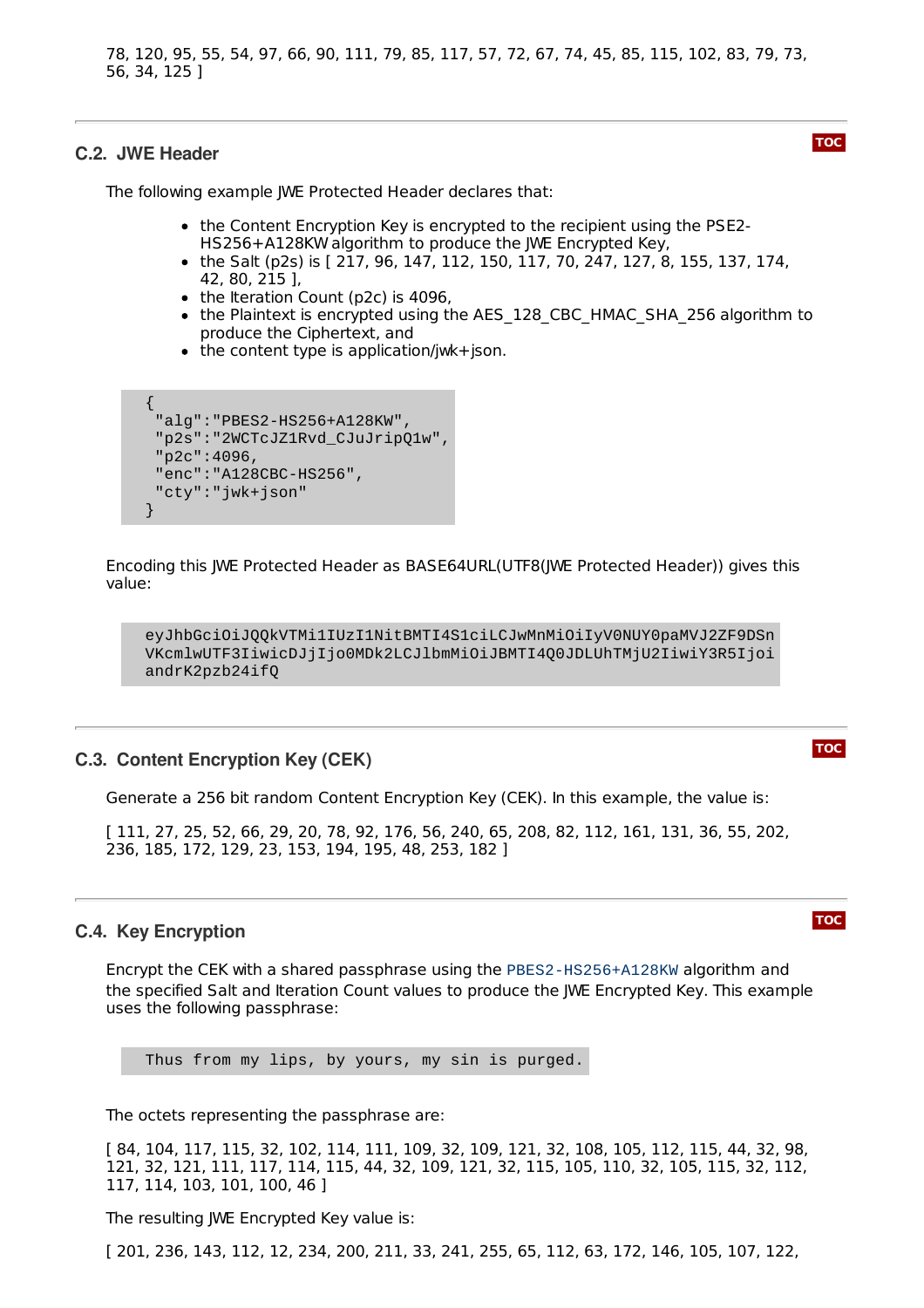[ 201, 236, 143, 112, 12, 234, 200, 211, 33, 241, 255, 65, 112, 63, 172, 146, 105, 107, 122, 0, 30, 21, 44, 21, 14, 61, 200, 57, 30, 253, 228, 83, 218, 82, 138, 80, 121, 254, 193, 121 ]

Encoding this JWE Encrypted Key as BASE64URL(JWE Encrypted Key) gives this value:

yeyPcAzqyNMh8f9BcD-skmlregAeFSwVDj3IOR795FPaUopQef7BeQ

#### <span id="page-18-0"></span>**C.5. Initialization Vector**

Generate a random 128 bit JWE Initialization Vector. In this example, the value is:

[ 97, 239, 99, 214, 171, 54, 216, 57, 145, 72, 7, 93, 34, 31, 149, 156 ]

Encoding this JWE Initialization Vector as BASE64URL(JWE Initialization Vector) gives this value:

Ye9j1qs22DmRSAddIh-VnA

#### <span id="page-18-1"></span>**C.6. Additional Authenticated Data**

Let the Additional Authenticated Data encryption parameter be ASCII(BASE64URL(UTF8(JWE Protected Header))). This value is:

[ 123, 34, 97, 108, 103, 34, 58, 34, 80, 66, 69, 83, 50, 45, 72, 83, 50, 53, 54, 43, 65, 49, 50, 56, 75, 87, 34, 44, 34, 112, 50, 115, 34, 58, 34, 50, 87, 67, 84, 99, 74, 90, 49, 82, 118, 100, 95, 67, 74, 117, 74, 114, 105, 112, 81, 49, 119, 34, 44, 34, 112, 50, 99, 34, 58, 52, 48, 57, 54, 44, 34, 101, 110, 99, 34, 58, 34, 65, 49, 50, 56, 67, 66, 67, 45, 72, 83, 50, 53, 54, 34, 44, 34, 99, 116, 121, 34, 58, 34, 106, 119, 107, 43, 106, 115, 111, 110, 34, 125 ]

#### <span id="page-18-2"></span>**C.7. Content Encryption**

Encrypt the Plaintext with AES\_128\_CBC\_HMAC\_SHA\_256 using the CEK as the encryption key, the JWE Initialization Vector, and the Additional Authenticated Data value above. The resulting Ciphertext is:

[ 3, 8, 65, 242, 92, 107, 148, 168, 197, 159, 77, 139, 25, 97, 42, 131, 110, 199, 225, 56, 61, 127, 38, 64, 108, 91, 247, 167, 150, 98, 112, 122, 99, 235, 132, 50, 28, 46, 56, 170, 169, 89, 220, 145, 38, 157, 148, 224, 66, 140, 8, 169, 146, 117, 222, 54, 242, 28, 31, 11, 129, 227, 226, 169, 66, 117, 133, 254, 140, 216, 115, 203, 131, 60, 60, 47, 233, 132, 121, 13, 35, 188, 53, 19, 172, 77, 59, 54, 211, 158, 172, 25, 60, 111, 0, 80, 201, 158, 160, 210, 68, 55, 12, 67, 136, 130, 87, 216, 197, 95, 62, 20, 155, 205, 5, 140, 27, 168, 221, 65, 114, 78, 157, 254, 46, 206, 182, 52, 135, 87, 239, 3, 34, 186, 126, 220, 151, 17, 33, 237, 57, 96, 172, 183, 58, 45, 248, 103, 241, 142, 136, 7, 53, 16, 173, 181, 7, 93, 92, 252, 1, 53, 212, 242, 8, 255, 11, 239, 181, 24, 148, 136, 111, 24, 161, 244, 23, 106, 69, 157, 215, 243, 189, 240, 166, 169, 249, 72, 38, 201, 99, 223, 173, 229, 9, 222, 82, 79, 157, 176, 248, 85, 239, 121, 163, 1, 31, 48, 98, 206, 61, 249, 104, 216, 201, 227, 105, 48, 194, 193, 10, 36, 160, 159, 241, 166, 84, 54, 188, 211, 243, 242, 40, 46, 45, 193, 193, 160, 169, 101, 201, 1, 73, 47, 105, 142, 88, 28, 42, 132, 26, 61, 58, 63, 142, 243, 77, 26, 179, 153, 166, 46, 203, 208, 49, 55, 229, 34, 178, 4, 109, 180, 204, 204, 115, 1, 103, 193, 5, 91, 215, 214, 195, 1, 110, 208, 53, 144, 36, 105, 12, 54, 25, 129, 101, 15, 183, 150, 250, 147, 115, 227, 58, 250, 5, 128, 232, 63, 15, 14, 19, 141, 124, 253, 142, 137, 189, 135, 26, 44, 240, 27, 88, 132, 105, 127, 6, 71, 37, 41, 124, 187, 165, 140, 34, 200, 123, 80, 228, 24, 231, 176, 132, 171, 138, 145, 152, 116, 224, 50, 141, 51, 147, 91, 186, 7, 246, 106, 217, 148, 244, 227, 244, 45, 220, 121, 165, 224, 148, 181, 17, 181, 128, 197, 101, 237, 11, 169, 229, 149, 199, 78, 56, 15, 14, 190, 91, 216, 222, 247, 213, 74, 40, 8, 96, 20, 168, 119, 96, 26, 24, 52, 37, 82, 127, 57, 176, 147, 118, 59, 7, 224, 33, 117, 72, 155, 29, 82, 26, 215, 189, 140, 119, 28, 152, 118, 93, 222, 194, 192, 148, 115, 83, 253, 216, 212, 108, 88, 83, 175, 172, 220, 97, 79, 110, 42, 223, 170, 161, 34, 164, 144, 193, 76, 122, 92, 160, 41, 178, 175, 6, 35, 96, 113, 96, 158, 90, 129, 101, 26, 45, 70, 180, 189, 230, 15, 5, 247, 150, 209, 94, 171, 26, 13, 142, 212, 129, 1, 176, 5, 0, 112, 203, 174, 185, 119, 76, 233, 189,

**[TOC](#page-0-0)**

**[TOC](#page-0-0)**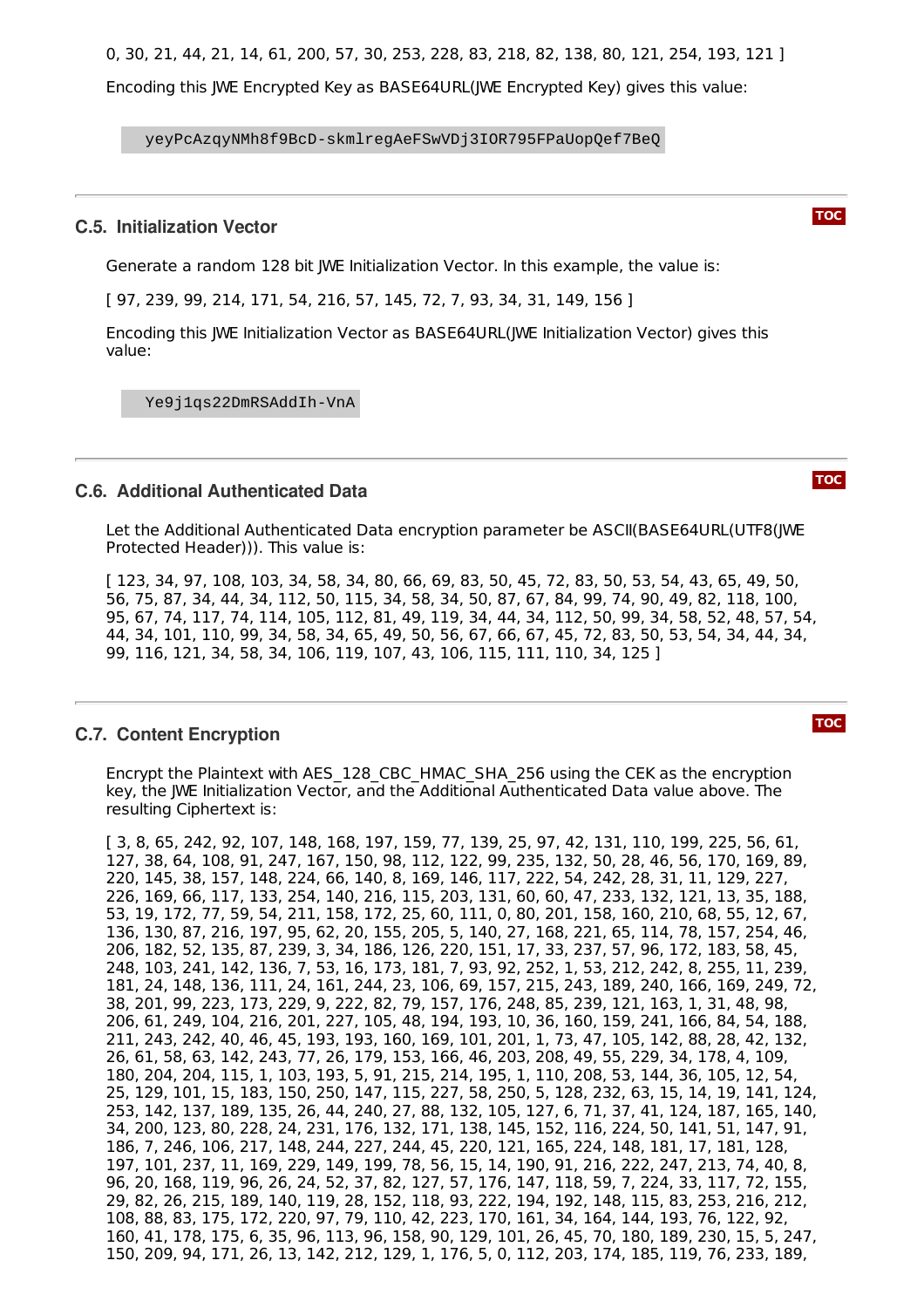54, 172, 189, 245, 223, 253, 205, 12, 88, 9, 126, 157, 225, 90, 40, 229, 191, 63, 30, 160, 224, 69, 3, 140, 109, 70, 89, 37, 213, 245, 194, 210, 180, 188, 63, 210, 139, 221, 2, 144, 200, 20, 177, 216, 29, 227, 242, 106, 12, 135, 142, 139, 144, 82, 225, 162, 171, 176, 108, 99, 6, 43, 193, 161, 116, 234, 216, 1, 242, 21, 124, 162, 98, 205, 124, 193, 38, 12, 242, 90, 101, 76, 204, 184, 124, 58, 180, 16, 240, 26, 76, 195, 250, 212, 191, 185, 191, 97, 198, 186, 73, 225, 75, 14, 90, 123, 121, 172, 101, 50, 160, 221, 141, 253, 205, 126, 77, 9, 87, 198, 110, 104, 182, 141, 120, 51, 25, 232, 3, 32, 80, 6, 156, 8, 18, 4, 135, 221, 142, 25, 135, 2, 129, 132, 115, 227, 74, 141, 28, 119, 11, 141, 117, 134, 198, 62, 150, 254, 97, 75, 197, 251, 99, 89, 204, 224, 226, 67, 83, 175, 89, 0, 81, 29, 38, 207, 89, 140, 255, 197, 177, 164, 128, 62, 116, 224, 180, 109, 169, 28, 2, 59, 176, 130, 252, 44, 178, 81, 24, 181, 176, 75, 44, 61, 91, 12, 37, 21, 255, 83, 130, 197, 16, 231, 60, 217, 56, 131, 118, 168, 202, 58, 52, 84, 124, 162, 185, 174, 162, 226, 242, 112, 68, 246, 202, 16, 208, 52, 154, 58, 129, 80, 102, 33, 171, 6, 186, 177, 14, 195, 88, 136, 6, 0, 155, 28, 100, 162, 207, 162, 222, 117, 248, 170, 208, 114, 87, 31, 57, 176, 33, 57, 83, 253, 12, 168, 110, 194, 59, 22, 86, 48, 227, 196, 22, 176, 218, 122, 149, 21, 249, 195, 178, 174, 250, 20, 34, 120, 60, 139, 201, 99, 40, 18, 177, 17, 54, 54, 6, 3, 222, 128, 160, 88, 11, 27, 0, 81, 192, 36, 41, 169, 146, 8, 47, 64, 136, 28, 64, 209, 67, 135, 202, 20, 234, 182, 91, 204, 146, 195, 187, 0, 72, 77, 11, 111, 152, 204, 252, 177, 212, 89, 33, 50, 132, 184, 44, 183, 186, 19, 250, 69, 176, 201, 102, 140, 14, 143, 212, 212, 160, 123, 208, 185, 27, 155, 68, 77, 133, 198, 2, 126, 155, 215, 22, 91, 30, 217, 176, 172, 244, 156, 174, 143, 75, 90, 21, 102, 1, 160, 59, 253, 188, 88, 57, 185, 197, 83, 24, 22, 180, 174, 47, 207, 52, 1, 141, 146, 119, 233, 68, 228, 224, 228, 193, 248, 155, 202, 90, 7, 213, 88, 33, 108, 107, 14, 86, 8, 120, 250, 58, 142, 35, 164, 238, 221, 219, 35, 123, 88, 199, 192, 143, 104, 83, 17, 166, 243, 247, 11, 166, 67, 68, 204, 132, 23, 110, 103, 228, 14, 55, 122, 88, 57, 180, 178, 237, 52, 130, 214, 245, 102, 123, 67, 73, 175, 1, 127, 112, 148, 94, 132, 164, 197, 153, 217, 87, 25, 89, 93, 63, 22, 66, 166, 90, 251, 101, 10, 145, 66, 17, 124, 36, 255, 165, 226, 97, 16, 86, 112, 154, 88, 105, 253, 56, 209, 229, 122, 103, 51, 24, 228, 190, 3, 236, 48, 182, 121, 176, 140, 128, 117, 87, 251, 224, 37, 23, 248, 21, 218, 85, 251, 136, 84, 147, 143, 144, 46, 155, 183, 251, 89, 86, 23, 26, 237, 100, 167, 32, 130, 173, 237, 89, 55, 110, 70, 142, 127, 65, 230, 208, 109, 69, 19, 253, 84, 130, 130, 193, 92, 58, 108, 150, 42, 136, 249, 234, 86, 241, 182, 19, 117, 246, 26, 181, 92, 101, 155, 44, 103, 235, 173, 30, 140, 90, 29, 183, 190, 77, 53, 206, 127, 5, 87, 8, 187, 184, 92, 4, 157, 22, 18, 105, 251, 39, 88, 182, 181, 103, 148, 233, 6, 63, 70, 188, 7, 101, 216, 127, 77, 31, 12, 233, 7, 147, 106, 30, 150, 77, 145, 13, 205, 48, 56, 245, 220, 89, 252, 127, 51, 180, 36, 31, 55, 18, 214, 230, 254, 217, 197, 65, 247, 27, 215, 117, 247, 108, 157, 121, 11, 63, 150, 195, 83, 6, 134, 242, 41, 24, 105, 204, 5, 63, 192, 14, 159, 113, 72, 140, 128, 51, 215, 80, 215, 39, 149, 94, 79, 128, 34, 5, 129, 82, 83, 121, 187, 37, 146, 27, 32, 177, 167, 71, 9, 195, 30, 199, 196, 205, 252, 207, 69, 8, 120, 27, 190, 51, 43, 75, 249, 234, 167, 116, 206, 203, 199, 43, 108, 87, 48, 155, 140, 228, 210, 85, 25, 161, 96, 67, 8, 205, 64, 39, 75, 88, 44, 238, 227, 16, 0, 100, 93, 129, 18, 4, 149, 50, 68, 72, 99, 35, 111, 254, 27, 102, 175, 108, 233, 87, 181, 44, 169, 18, 139, 79, 208, 14, 202, 192, 5, 162, 222, 231, 149, 24, 211, 49, 120, 101, 39, 206, 87, 147, 204, 200, 251, 104, 115, 5, 127, 117, 195, 79, 151, 18, 224, 52, 0, 245, 4, 85, 255, 103, 217, 0, 116, 198, 80, 91, 167, 192, 154, 199, 197, 149, 237, 51, 2, 131, 30, 226, 95, 105, 48, 68, 135, 208, 144, 120, 176, 145, 157, 8, 171, 80, 94, 61, 92, 92, 220, 157, 13, 138, 51, 23, 185, 124, 31, 77, 1, 87, 241, 43, 239, 55, 122, 86, 210, 48, 208, 204, 112, 144, 80, 147, 106, 219, 47, 253, 31, 134, 176, 16, 135, 219, 95, 17, 129, 83, 236, 125, 136, 112, 86, 228, 252, 71, 129, 218, 174, 156, 236, 12, 27, 159, 11, 138, 252, 253, 207, 31, 115, 214, 118, 239, 203, 16, 211, 205, 99, 22, 51, 163, 107, 162, 246, 199, 67, 127, 34, 108, 197, 53, 117, 58, 199, 3, 190, 74, 70, 190, 65, 235, 175, 97, 157, 215, 252, 189, 245, 100, 229, 248, 46, 90, 126, 237, 4, 159, 128, 58, 7, 156, 236, 69, 191, 85, 240, 179, 224, 249, 152, 49, 195, 223, 60, 78, 186, 157, 155, 217, 58, 105, 116, 164, 217, 111, 215, 150, 218, 252, 84, 86, 248, 140, 240, 226, 61, 106, 208, 95, 60, 163, 6, 0, 235, 253, 162, 96, 62, 234, 251, 249, 35, 21, 7, 211, 233, 86, 50, 33, 203, 67, 248, 60, 190, 123, 48, 167, 226, 90, 191, 71, 56, 183, 165, 17, 85, 76, 238, 140, 211, 168, 53, 223, 194, 4, 97, 149, 156, 120, 137, 76, 33, 229, 243, 194, 208, 198, 202, 139, 28, 114, 46, 224, 92, 254, 83, 100, 134, 158, 92, 70, 78, 61, 62, 138, 24, 173, 216, 66, 198, 70, 254, 47, 59, 193, 53, 6, 139, 19, 153, 253, 28, 199, 122, 160, 27, 67, 234, 209, 227, 139, 4, 50, 7, 178, 183, 89, 252, 32, 128, 137, 55, 52, 29, 89, 12, 111, 42, 181, 51, 170, 132, 132, 207, 170, 228, 254, 178, 213, 0, 136, 175, 8 ]

150, 209, 94, 171, 26, 13, 142, 212, 129, 1, 176, 5, 0, 112, 203, 174, 185, 119, 76, 233, 189,

The resulting Authentication Tag value is:

[ 125, 249, 143, 191, 240, 4, 204, 132, 62, 241, 113, 178, 91, 88, 254, 19 ]

Encoding this JWE Ciphertext as BASE64URL(JWE Ciphertext) gives this value: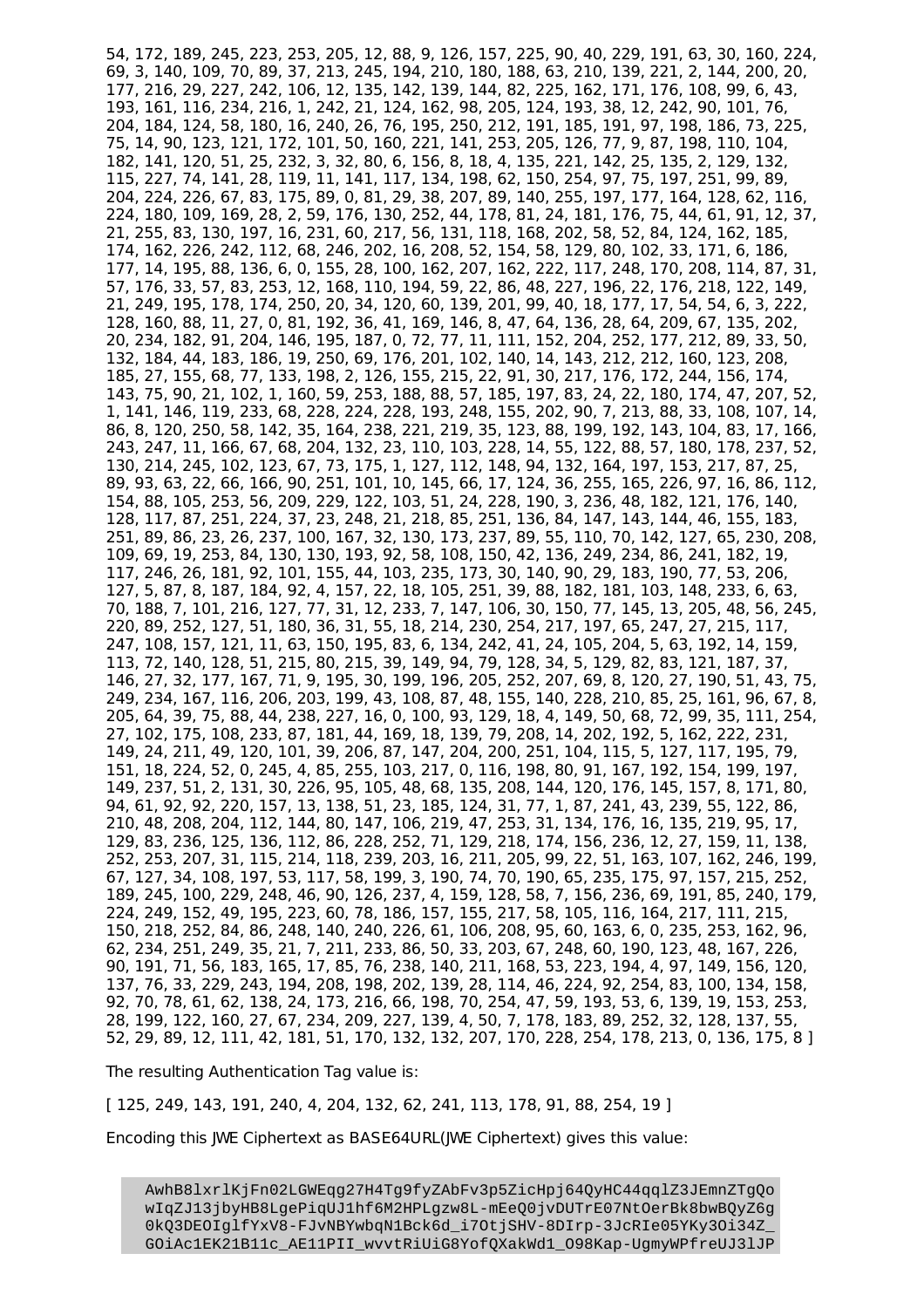nbD4Ve95owEfMGLOPflo2MnjaTDCwQokoJ\_xplQ2vNPz8iguLcHBoKllyQFJL2mOWB wqhBo9Oj-O800as5mmLsvQMTflIrIEbbTMzHMBZ8EFW9fWwwFu0DWQJGkMNhmBZQ-3 lvqTc-M6-gWA6D8PDhONfP2Oib2HGizwG1iEaX8GRyUpfLuljCLIe1DkGOewhKuKkZ h04DKNM5Nbugf2atmU9OP0Ldx5peCUtRG1gMVl7Qup5ZXHTjgPDr5b2N731UooCGAU qHdgGhg0JVJ\_ObCTdjsH4CF1SJsdUhrXvYx3HJh2Xd7CwJRzU\_3Y1GxYU6-s3GFPbi rfqqEipJDBTHpcoCmyrwYjYHFgnlqBZRotRrS95g8F95bRXqsaDY7UgQGwBQBwy665 d0zpvTasvfXf\_c0MWAl-neFaKOW\_Px6g4EUDjG1GWSXV9cLStLw\_0ovdApDIFLHYHe PyagyHjouQUuGiq7BsYwYrwaF06tgB8hV8omLNfMEmDPJaZUzMuHw6tBDwGkzD-tS\_ ub9hxrpJ4UsOWnt5rGUyoN2N\_c1-TQlXxm5oto14MxnoAyBQBpwIEgSH3Y4ZhwKBhH PjSo0cdwuNdYbGPpb-YUvF-2NZzODiQ1OvWQBRHSbPWYz\_xbGkgD504LRtqRwCO7CC \_CyyURi1sEssPVsMJRX\_U4LFEOc82TiDdqjKOjRUfKK5rqLi8nBE9soQ0DSaOoFQZi GrBrqxDsNYiAYAmxxkos-i3nX4qtByVx85sCE5U\_0MqG7COxZWMOPEFrDaepUV-cOy rvoUIng8i8ljKBKxETY2BgPegKBYCxsAUcAkKamSCC9AiBxA0UOHyhTqtlvMksO7AE hNC2-YzPyx1FkhMoS4LLe6E\_pFsMlmjA6P1NSge9C5G5tETYXGAn6b1xZbHtmwrPSc ro9LWhVmAaA7\_bxYObnFUxgWtK4vzzQBjZJ36UTk4OTB-JvKWgfVWCFsaw5WCHj6Oo 4jpO7d2yN7WMfAj2hTEabz9wumQ0TMhBduZ-QON3pYObSy7TSC1vVme0NJrwF\_cJRe hKTFmdlXGVldPxZCplr7ZQqRQhF8JP-l4mEQVnCaWGn9ONHlemczGOS-A-wwtnmwjI B1V\_vgJRf4FdpV-4hUk4-QLpu3-1lWFxrtZKcggq3tWTduRo5\_QebQbUUT\_VSCgsFc OmyWKoj56lbxthN19hq1XGWbLGfrrR6MWh23vk01zn8FVwi7uFwEnRYSafsnWLa1Z5 TpBj9GvAdl2H9NHwzpB5NqHpZNkQ3NMDj13Fn8fzO0JB83Etbm\_tnFQfcb13X3bJ15 Cz-Ww1MGhvIpGGnMBT\_ADp9xSIyAM9dQ1yeVXk-AIgWBUlN5uyWSGyCxp0cJwx7HxM 38z0UIeBu-MytL-eqndM7LxytsVzCbjOTSVRmhYEMIzUAnS1gs7uMQAGRdgRIElTJE SGMjb\_4bZq9s6Ve1LKkSi0\_QDsrABaLe55UY0zF4ZSfOV5PMyPtocwV\_dcNPlxLgNA D1BFX\_Z9kAdMZQW6fAmsfFle0zAoMe4l9pMESH0JB4sJGdCKtQXj1cXNydDYozF7l8 H00BV\_Er7zd6VtIw0MxwkFCTatsv\_R-GsBCH218RgVPsfYhwVuT8R4HarpzsDBufC4 r8\_c8fc9Z278sQ081jFjOja6L2x0N\_ImzFNXU6xwO-Ska-QeuvYZ3X\_L31ZOX4Llp-7QSfgDoHnOxFv1Xws-D5mDHD3zxOup2b2TppdKTZb9eW2vxUVviM8OI9atBfPKMGAO v9omA-6vv5IxUH0-lWMiHLQ\_g8vnswp-Jav0c4t6URVUzujNOoNd\_CBGGVnHiJTCHl 88LQxsqLHHIu4Fz-U2SGnlxGTj0-ihit2ELGRv4vO8E1BosTmf0cx3qgG0Pq0eOLBD IHsrdZ\_CCAiTc0HVkMbyq1M6qEhM-q5P6y1QCIrwg

Encoding this JWE Authentication Tag as BASE64URL(JWE Authentication Tag) gives this value:

ffmPv\_AEzIQ-8XGyW1j-Ew

#### <span id="page-20-0"></span>**C.8. Complete Representation**

Assemble the final representation: The Compact Serialization of this result is the string BASE64URL(UTF8(JWE Protected Header)) || '.' || BASE64URL(JWE Encrypted Key) || '.' || BASE64URL(JWE Initialization Vector) || '.' || BASE64URL(JWE Ciphertext) || '.' || BASE64URL(JWE Authentication Tag).

The final result in this example is:

eyJhbGciOiJQQkVTMi1IUzI1NitBMTI4S1ciLCJwMnMiOiIyV0NUY0paMVJ2ZF9DSn VKcmlwUTF3IiwicDJjIjo0MDk2LCJlbmMiOiJBMTI4Q0JDLUhTMjU2IiwiY3R5Ijoi andrK2pzb24ifQ. yeyPcAzqyNMh8f9BcD-skmlregAeFSwVDj3IOR795FPaUopQef7BeQ. Ye9j1qs22DmRSAddIh-VnA. AwhB8lxrlKjFn02LGWEqg27H4Tg9fyZAbFv3p5ZicHpj64QyHC44qqlZ3JEmnZTgQo wIqZJ13jbyHB8LgePiqUJ1hf6M2HPLgzw8L-mEeQ0jvDUTrE07NtOerBk8bwBQyZ6g 0kQ3DEOIglfYxV8-FJvNBYwbqN1Bck6d\_i7OtjSHV-8DIrp-3JcRIe05YKy3Oi34Z\_ GOiAc1EK21B11c\_AE11PII\_wvvtRiUiG8YofQXakWd1\_O98Kap-UgmyWPfreUJ3lJP nbD4Ve95owEfMGLOPflo2MnjaTDCwQokoJ\_xplQ2vNPz8iguLcHBoKllyQFJL2mOWB wqhBo9Oj-O800as5mmLsvQMTflIrIEbbTMzHMBZ8EFW9fWwwFu0DWQJGkMNhmBZQ-3 lvqTc-M6-gWA6D8PDhONfP2Oib2HGizwG1iEaX8GRyUpfLuljCLIe1DkGOewhKuKkZ h04DKNM5Nbugf2atmU9OP0Ldx5peCUtRG1gMVl7Qup5ZXHTjgPDr5b2N731UooCGAU qHdgGhg0JVJ\_ObCTdjsH4CF1SJsdUhrXvYx3HJh2Xd7CwJRzU\_3Y1GxYU6-s3GFPbi rfqqEipJDBTHpcoCmyrwYjYHFgnlqBZRotRrS95g8F95bRXqsaDY7UgQGwBQBwy665 d0zpvTasvfXf\_c0MWAl-neFaKOW\_Px6g4EUDjG1GWSXV9cLStLw\_0ovdApDIFLHYHe PyagyHjouQUuGiq7BsYwYrwaF06tgB8hV8omLNfMEmDPJaZUzMuHw6tBDwGkzD-tS\_ ub9hxrpJ4UsOWnt5rGUyoN2N\_c1-TQlXxm5oto14MxnoAyBQBpwIEgSH3Y4ZhwKBhH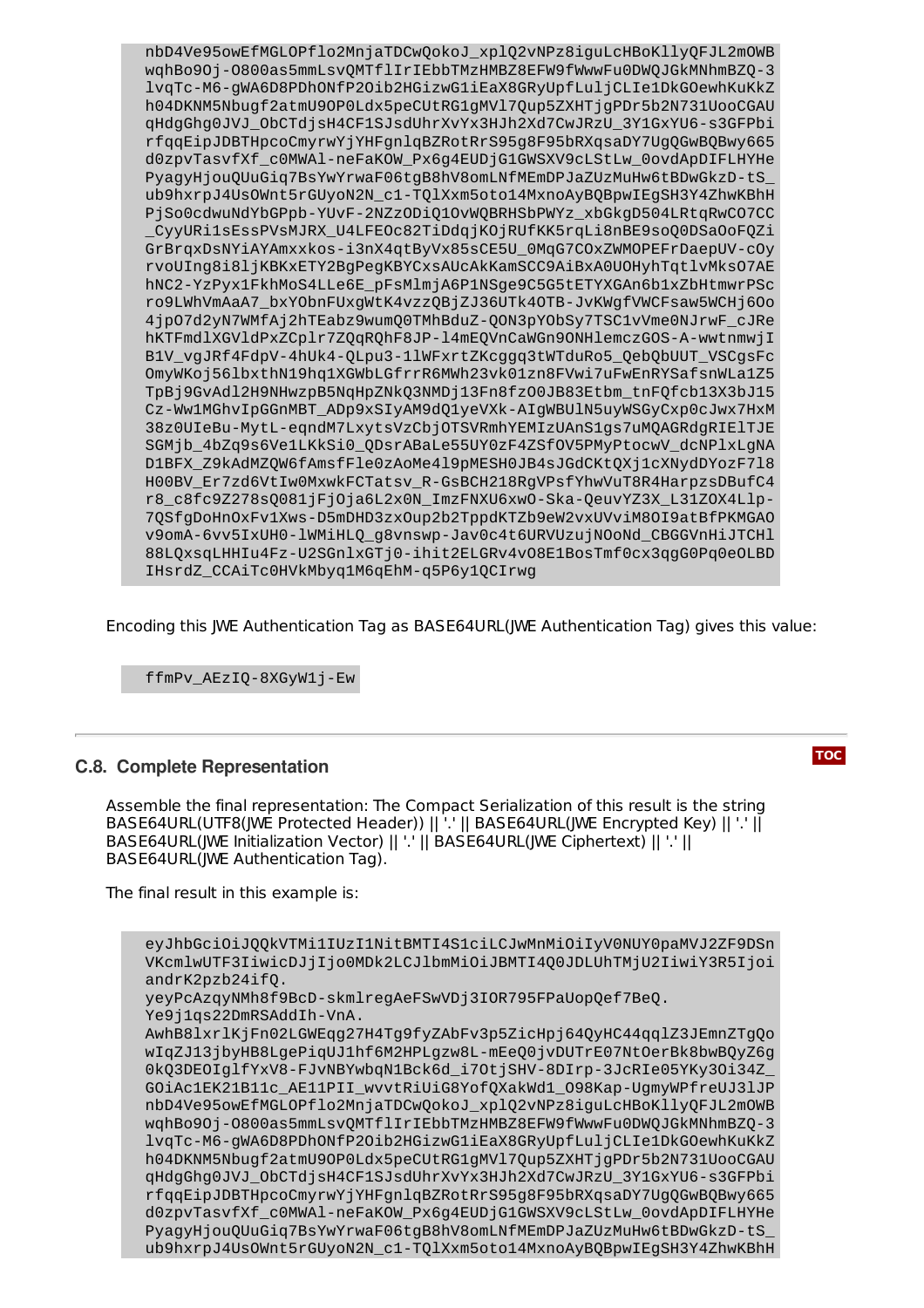PjSo0cdwuNdYbGPpb-YUvF-2NZzODiQ1OvWQBRHSbPWYz\_xbGkgD504LRtqRwCO7CC \_CyyURi1sEssPVsMJRX\_U4LFEOc82TiDdqjKOjRUfKK5rqLi8nBE9soQ0DSaOoFQZi GrBrqxDsNYiAYAmxxkos-i3nX4qtByVx85sCE5U\_0MqG7COxZWMOPEFrDaepUV-cOy rvoUIng8i8ljKBKxETY2BgPegKBYCxsAUcAkKamSCC9AiBxA0UOHyhTqtlvMksO7AE hNC2-YzPyx1FkhMoS4LLe6E\_pFsMlmjA6P1NSge9C5G5tETYXGAn6b1xZbHtmwrPSc ro9LWhVmAaA7\_bxYObnFUxgWtK4vzzQBjZJ36UTk4OTB-JvKWgfVWCFsaw5WCHj6Oo 4jpO7d2yN7WMfAj2hTEabz9wumQ0TMhBduZ-QON3pYObSy7TSC1vVme0NJrwF\_cJRe hKTFmdlXGVldPxZCplr7ZQqRQhF8JP-l4mEQVnCaWGn9ONHlemczGOS-A-wwtnmwjI B1V\_vgJRf4FdpV-4hUk4-QLpu3-1lWFxrtZKcggq3tWTduRo5\_QebQbUUT\_VSCgsFc OmyWKoj56lbxthN19hq1XGWbLGfrrR6MWh23vk01zn8FVwi7uFwEnRYSafsnWLa1Z5 TpBj9GvAdl2H9NHwzpB5NqHpZNkQ3NMDj13Fn8fzO0JB83Etbm\_tnFQfcb13X3bJ15 Cz-Ww1MGhvIpGGnMBT\_ADp9xSIyAM9dQ1yeVXk-AIgWBUlN5uyWSGyCxp0cJwx7HxM 38z0UIeBu-MytL-eqndM7LxytsVzCbjOTSVRmhYEMIzUAnS1gs7uMQAGRdgRIElTJE SGMjb\_4bZq9s6Ve1LKkSi0\_QDsrABaLe55UY0zF4ZSfOV5PMyPtocwV\_dcNPlxLgNA D1BFX\_Z9kAdMZQW6fAmsfFle0zAoMe4l9pMESH0JB4sJGdCKtQXj1cXNydDYozF7l8 H00BV\_Er7zd6VtIw0MxwkFCTatsv\_R-GsBCH218RgVPsfYhwVuT8R4HarpzsDBufC4 r8\_c8fc9Z278sQ081jFjOja6L2x0N\_ImzFNXU6xwO-Ska-QeuvYZ3X\_L31ZOX4Llp-7QSfgDoHnOxFv1Xws-D5mDHD3zxOup2b2TppdKTZb9eW2vxUVviM8OI9atBfPKMGAO v9omA-6vv5IxUH0-lWMiHLQ\_g8vnswp-Jav0c4t6URVUzujNOoNd\_CBGGVnHiJTCHl 88LQxsqLHHIu4Fz-U2SGnlxGTj0-ihit2ELGRv4vO8E1BosTmf0cx3qgG0Pq0eOLBD IHsrdZ\_CCAiTc0HVkMbyq1M6qEhM-q5P6y1QCIrwg. ffmPv\_AEzIQ-8XGyW1j-Ew

# <span id="page-21-0"></span>**Appendix D. Acknowledgements**

A JSON representation for RSA public keys was previously introduced by John Panzer, Ben Laurie, and Dirk Balfanz in **Magic [Signatures](#page-12-26)** [MagicSignatures].

This specification is the work of the JOSE Working Group, which includes dozens of active and dedicated participants. In particular, the following individuals contributed ideas, feedback, and wording that influenced this specification:

Dirk Balfanz, Richard Barnes, John Bradley, Brian Campbell, Breno de Medeiros, Joe Hildebrand, Edmund Jay, Ben Laurie, James Manger, Matt Miller, Tony Nadalin, Axel Nennker, John Panzer, Eric Rescorla, Nat Sakimura, Jim Schaad, Paul Tarjan, Hannes Tschofenig, and Sean Turner.

Jim Schaad and Karen O'Donoghue chaired the JOSE working group and Sean Turner and Stephen Farrell served as Security area directors during the creation of this specification.

#### <span id="page-21-1"></span>**Appendix E. Document History**

[[ to be removed by the RFC Editor before publication as an RFC ]]

-19

- Added optional use\_details (key use details) JWK member.
- Reordered the key selection parameters.

-18

- Changes to address editorial and minor issues  $\#68, \#69, \#73, \#74, \#76, \#77$ . #78, #79, #82, #85, #89, and #135.
- Added and used Description registry fields.

-17

- **•** Refined the typ and cty definitions to always be MIME Media Types, with the omission of "application/" prefixes recommended for brevity, addressing issue #50.
- Added an example encrypting an RSA private key with PBES2-HS256+A128KW and A128CBC-HS256. Thanks to Matt Miller for producing this!
- Processing rules occurring in both JWS and JWK are now referenced in JWS by JWK,

**[TOC](#page-0-0)**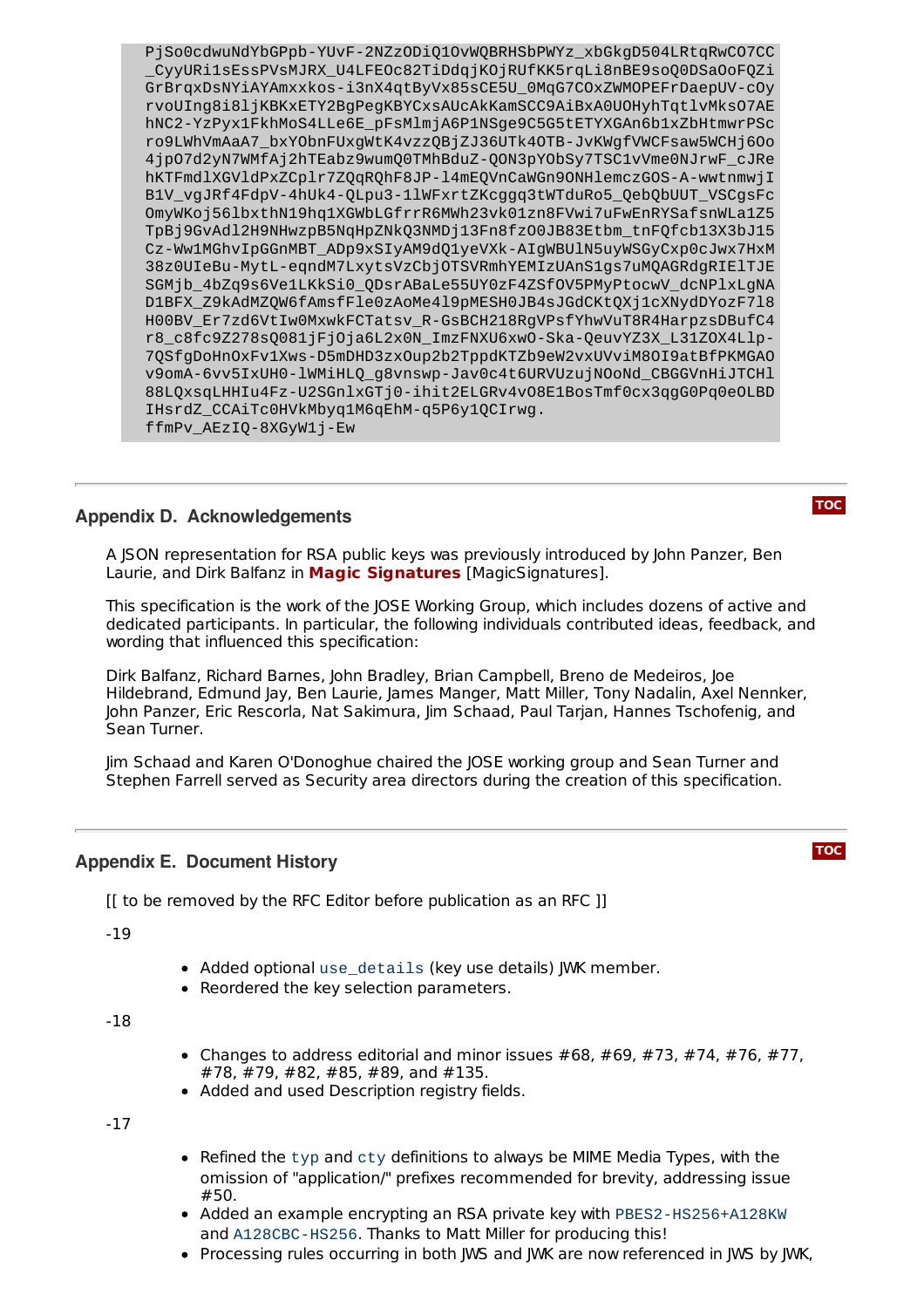Processing rules occurring in both JWS and JWK are now referenced in JWS by JWK, rather than duplicated, addressing issue #57.

• Terms used in multiple documents are now defined in one place and incorporated by reference. Some lightly used or obvious terms were also removed. This addresses issue #58.

#### -16

• Changes to address editorial and minor issues  $\#41$ ,  $\#42$ ,  $\#43$ ,  $\#47$ ,  $\#51$ ,  $\#67$ , #71, #76, #80, #83, #84, #85, #86, #87, and #88.

#### -15

• Changes to address editorial issues  $\#48$ ,  $\#64$ ,  $\#65$ ,  $\#66$ , and  $\#91$ .

#### -14

• Relaxed language introducing key parameters since some parameters are applicable to multiple, but not all, key types.

#### -13

Applied spelling and grammar corrections.

#### -12

• Stated that recipients MUST either reject JWKs and JWK Sets with duplicate member names or use a JSON parser that returns only the lexically last duplicate member name.

#### -11

- Stated that when kid values are used within a JWK Set, different keys within the JWK Set SHOULD use distinct kid values.
- Added optional  $x5u$  (X.509 URL),  $x5t$  (X.509 Certificate Thumbprint), and  $x5c$ (X.509 Certificate Chain) JWK parameters.
- Added section on Encrypted JWK and Encrypted JWK Set Formats.
- Added a Parameter Information Class value to the ISON Web Key Parameters registry, which registers whether the parameter conveys public or private information.
- Registered application/jwk+json and application/jwk-set+json MIME types and JWK and JWK-SET typ header parameter values, addressing issue #21.

#### $-10$

No changes were made, other than to the version number and date.

-09

- Expanded the scope of the JWK specification to include private and symmetric key representations, as specified by draft-jones-jose-json-private-andsymmetric-key-00.
- Defined that members that are not understood must be ignored.

-08

- Changed the name of the JWK key type parameter from alg to kty to enable use of alg to indicate the particular algorithm that the key is intended to be used with.
- Clarified statements of the form "This member is OPTIONAL" to "Use of this member is OPTIONAL".
- Referenced String Comparison Rules in JWS.
- Added seriesInfo information to Internet Draft references.

-07

Changed the name of the JWK RSA modulus parameter from mod to n and the name of the JWK RSA exponent parameter from xpo to e, so that the identifiers are the same as those used in RFC 3447.